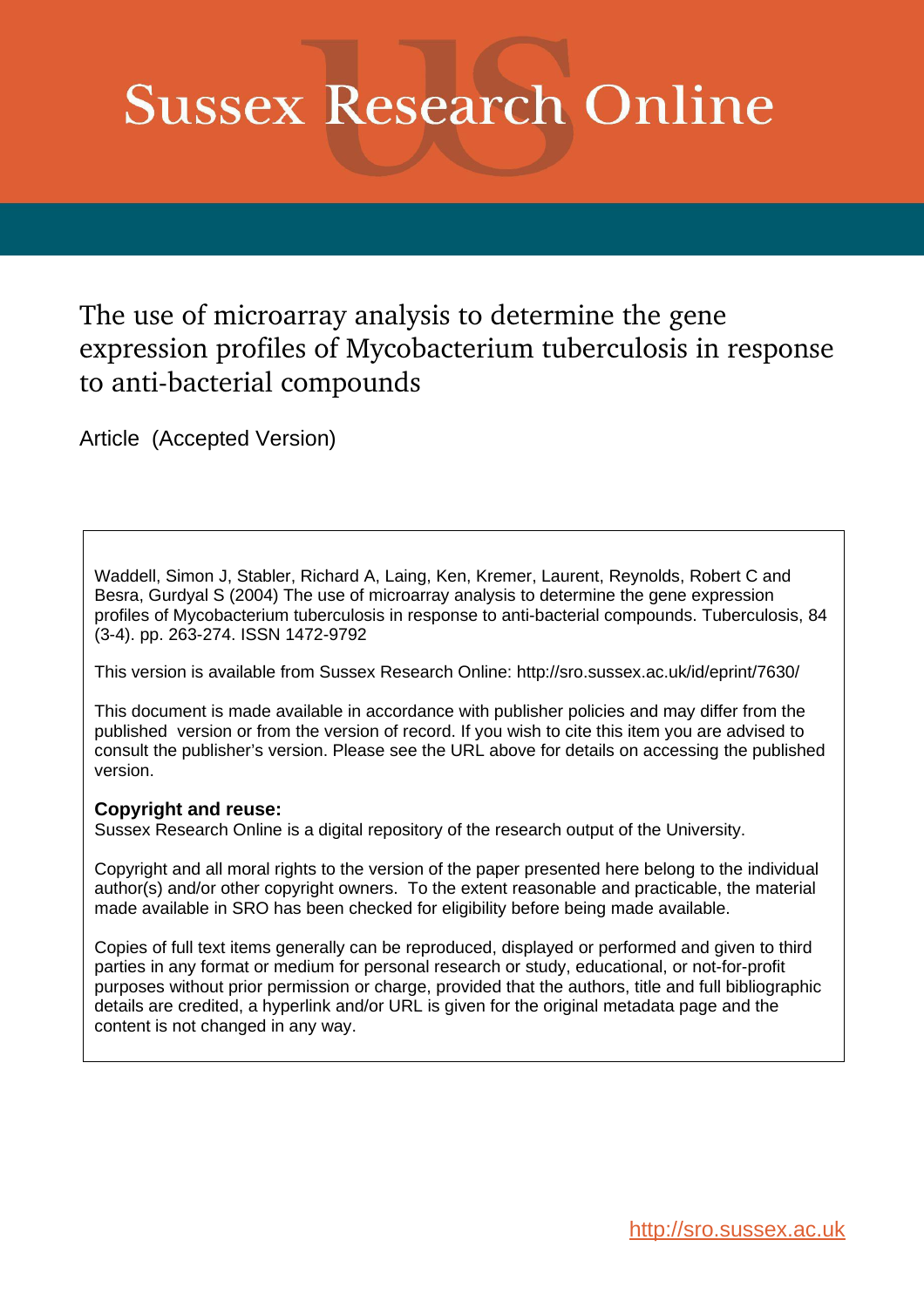# **The use of microarray analysis to determine the gene expression profiles of** *Mycobacterium tuberculosis* **in response to anti-bacterial compounds**

Simon J. Waddell<sup>1</sup>, Richard A. Stabler<sup>1</sup>, Ken Laing<sup>1</sup>, Laurent Kremer<sup>2</sup>, Robert C. Reynolds<sup>3</sup>, and Gurdyal S. Besra<sup>4</sup>

<sup>1</sup> Department of Cellular & Molecular Medicine, St. George's Hospital Medical School, Cranmer Terrace, Tooting, London, SW17 0RE, UK.

2 INSERM U447, Institut Pasteur de Lille/IBL, 1 rue du Pr. Calmette, BP245- 59019 Lille Cedex, France.

<sup>3</sup> Department of Organic Chemistry, Southern Research Institute, P.O. Box 55305, Birmingham, AL 35255, USA.

<sup>4</sup> School of Biosciences, The University of Birmingham, Edgbaston, Birmingham, B15 2TT, UK.

Corresponding Author – Simon J. Waddell, Department of Cellular & Molecular Medicine, St. George's Hospital Medical School, Cranmer Terrace, Tooting, London, SW17 0RE, UK.

email: swaddell@sghms.ac.uk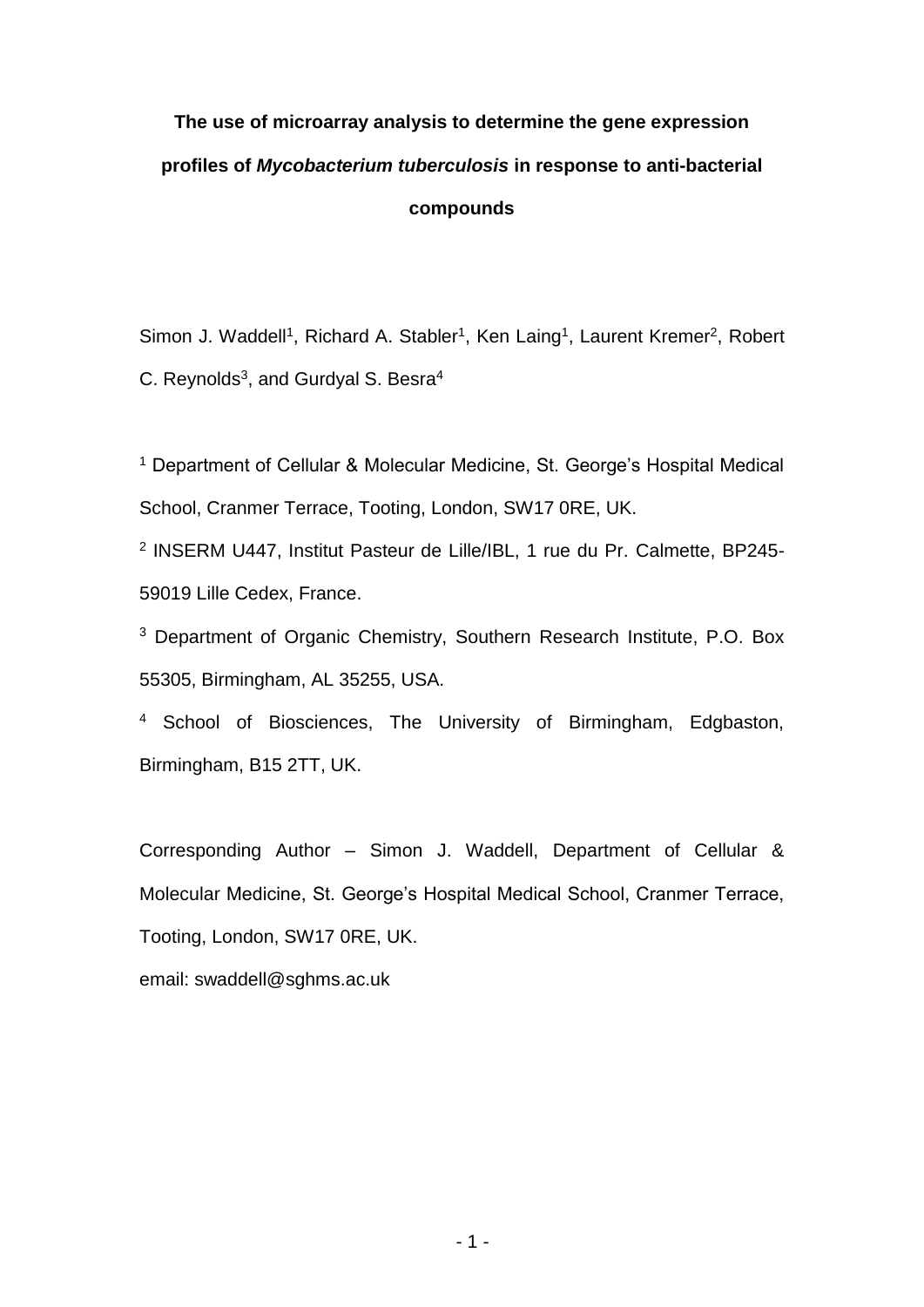# **Abstract**

The response of *Mycobacterium tuberculosis* to six antimicrobial agents was determined by microarray analysis in an attempt to define mechanisms of innate resistance in *M. tuberculosis*. The gene expression profiles of *M. tuberculosis* after treatment at the minimal inhibitory concentration (MIC) for 4 h with isoniazid, isoxyl, tetrahydrolipstatin, SRI#221, SR1#967 and SR1#9190 were compared to untreated *M. tuberculosis*. A common response to drug exposure was defined, and this expression profile overlapped with a number of other mycobacterial stress responses recently identified by microarray analysis. Compound-specific responses were also distinguished including a number of putative transcriptional regulators and translocation-related genes. These genes may contribute to the intrinsic resistance of *M. tuberculosis* to antimicrobial compounds. Further investigation into these mechanisms may elucidate novel pathways contributing to mycobacterial drug resistance and influence anti-mycobacterial drug development strategies.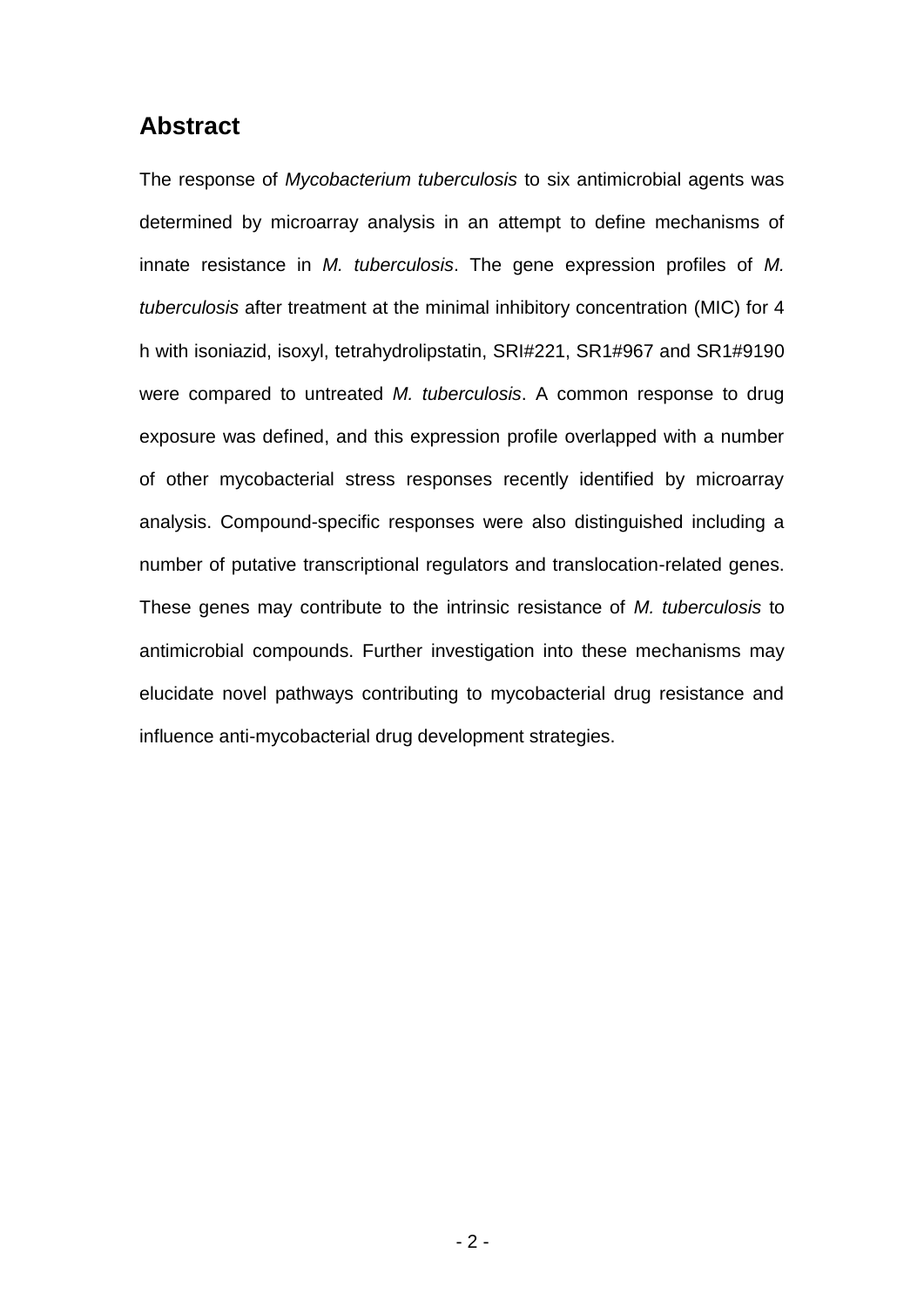# **Introduction**

In 1993 the World Health Organisation declared tuberculosis (TB) a global emergency <sup>1</sup>. Ten years on, it has been estimated that the global incidence rate of tuberculosis is growing at approximately  $0.4\frac{1}{2}$  Of the world's new tuberculosis cases approximately 3% were attributed to multidrugresistant tuberculosis (MDR-TB) in 2000. Although multidrug-resistant tuberculosis may not be a problem globally, MDR-TB is at critical levels in many hot spots across the world  $3$ . The emergence of MDR-TB, the deadly link between TB and HIV infection, the problems of treatment expense and patient compliance, and the requirement to eliminate persistent infection emphasises the need for new anti-mycobacterial compounds to be developed 4 .

Mechanisms of drug resistance in *Mycobacterium tuberculosis* have been identified to all five first line anti-mycobacterial drugs – isoniazid (INH), rifampin, pyrazinamide, ethambutol, and streptomycin. *M. tuberculosis* multiple resistance in these instances is conferred by a series of chromosomal mutations<sup>5</sup>. However, less is known about mechanisms of intrinsic/natural drug resistance in *M. tuberculosis* such as reduced cell wall permeability, efflux systems, or the expression of drug-inactivating enzymes. The poor action of many antibiotics, and the relative resistance of bacilli to drying, alkali and many chemical disinfectants has often been attributed to the low permeability of the unusual cell wall structure of mycobacteria  $6$ . In addition to the hydrophobic barrier of the mycobacterial cell wall, several genes encoding putative drug efflux systems have been identified in mycobacteria. The

- 3 -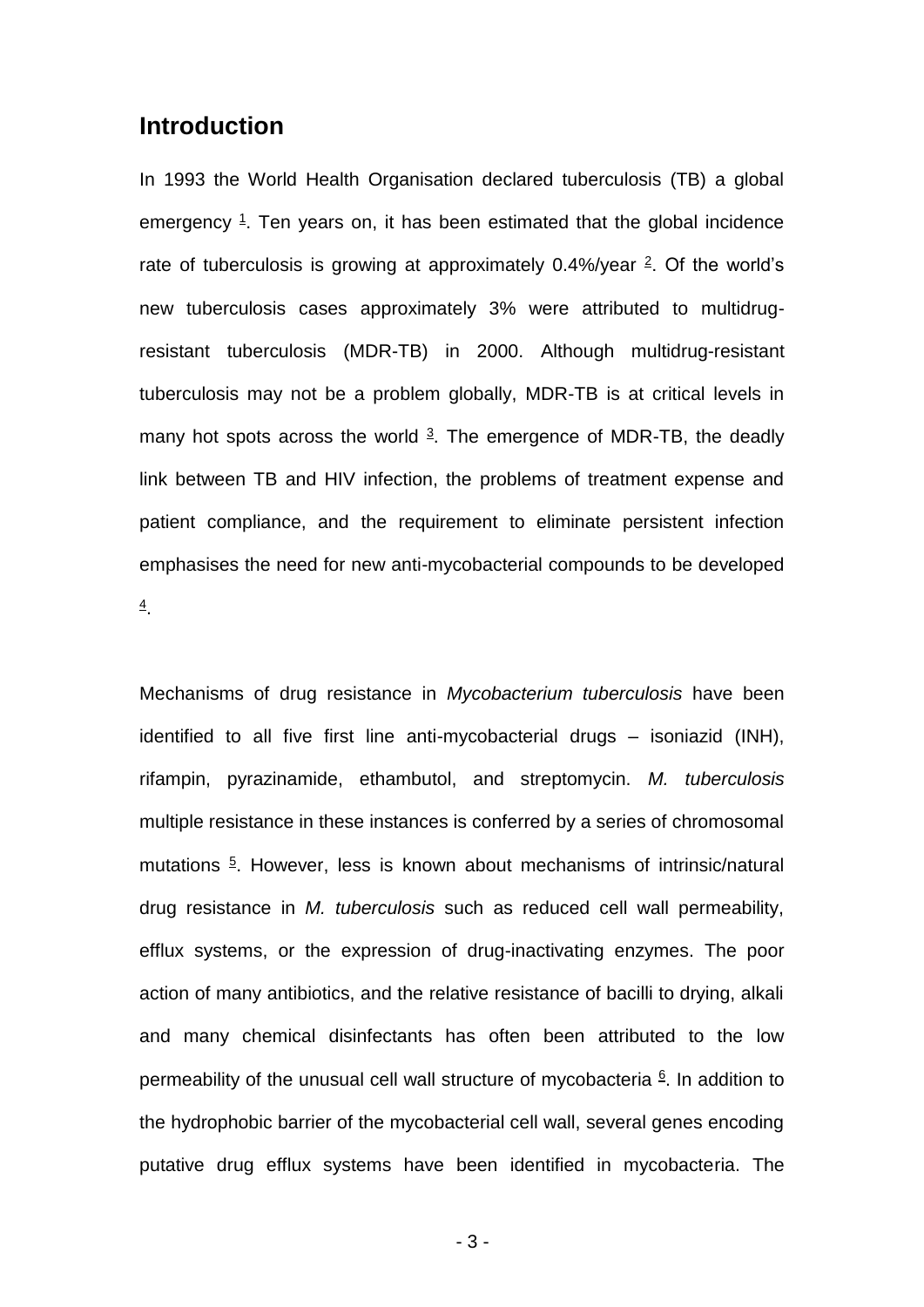probable efflux protein *efpA* has been reported to be present in slow-growing pathogenic mycobacteria <sup>z</sup>. The efflux pump LfrA has been demonstrated in *M. smegmatis* to confer low-level resistance to fluoroquinolones  $\frac{8}{3}$  and to contribute to ethidium bromide resistance <sup>9</sup> , whereas the *M. tuberculosis* P55 multidrug efflux pump has been identified to confer aminoglycoside and tetracycline resistance <sup>10</sup>. Indeed, the H37Rv *M. tuberculosis* genome sequencing project revealed the presence of up to 24 members of the major facilitator superfamily of transporters, and over 80 putative members of the ABC-transporter family  $11$ . Of the ABC-transporter family, 21 export systems were defined in *M. tuberculosis*, many of which are implicated in the export of drugs and which may contribute to the innate resistance of mycobacteria to broad spectrum antibiotics <sup>12</sup> . *M. tuberculosis* has also been demonstrated to express  $\beta$ -lactamases  $\frac{13}{2}$  and aminoglycoside acetyltransferases  $\frac{14}{2}$ , which may reduce the effectiveness of  $\beta$ -lactams and aminoglycosides against *M. tuberculosis*. Further understanding of the mechanisms of intrinsic resistance to antibiotic compounds in *M. tuberculosis* may help to improve existing drug treatments and define new drug development strategies.

The advent of microarray technology has allowed the transcriptional profiles of bacteria to be examined in response to various stresses. The use of *M. tuberculosis* microarrays was first reported to describe the induction of *M. tuberculosis* genes in response to INH treatment <sup>15</sup> . Genes were identified encoding proteins related to the mode of action of INH, such as *acpM* (coding for an acyl carrier protein), *kasA* and *kasB* (encoding B-ketoacyl synthases). Other genes most likely involved in the mycobacterial response to the toxicity

- 4 -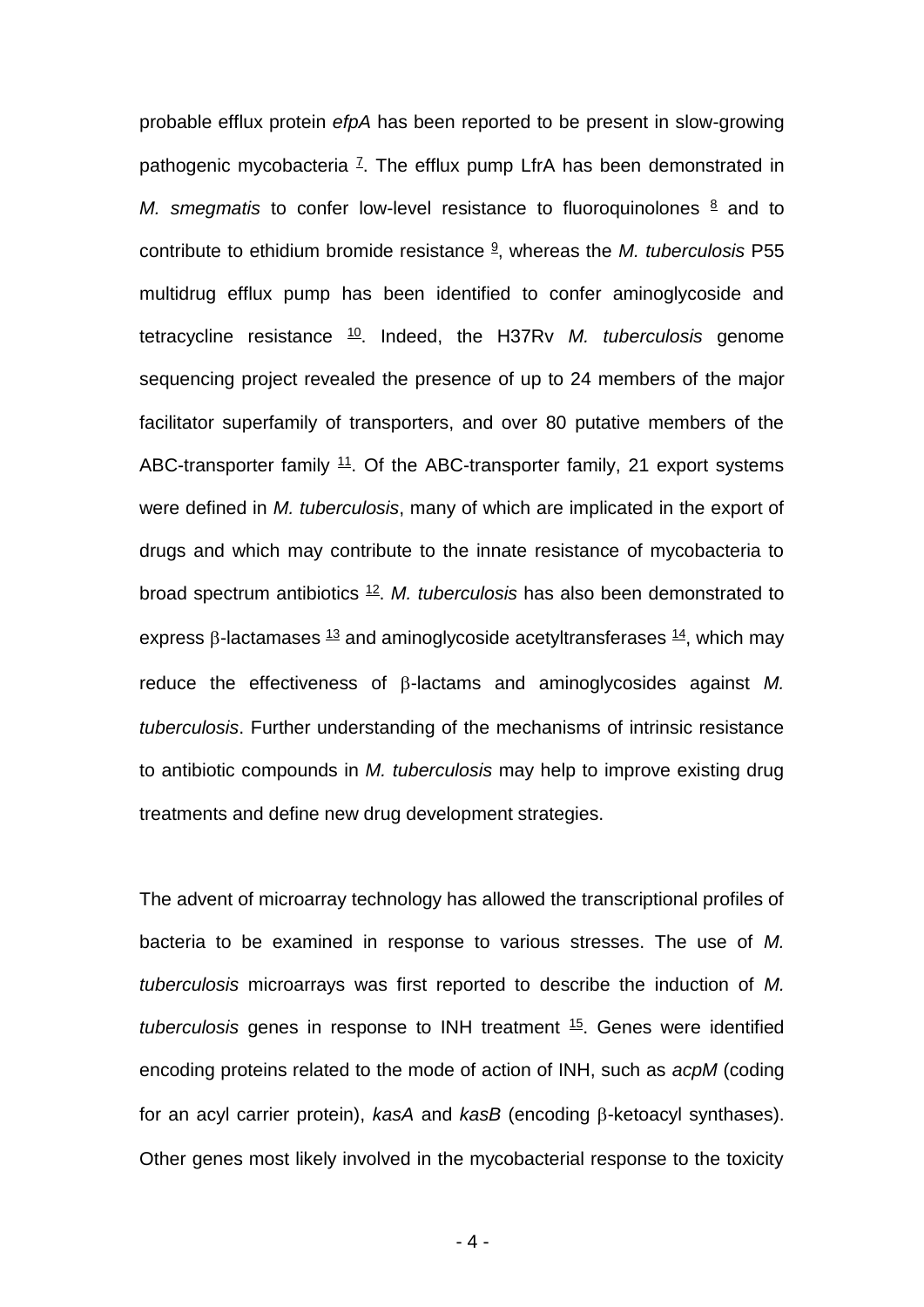of the drug were also highlighted – *efpA* (coding for a putative efflux protein), and *aphC* (alkyl hydroperoxide reductase, involved in the oxidative stress response). Microarray analysis of gene expression has also recently been used to predict the common functional category of unknown antimycobacterial drugs as part of a pipeline of drug discovery  $16$ .

We describe here the use of a gene-specific *M. tuberculosis* microarray to compare the transcriptional response of *M. tuberculosis* H37Rv to six compounds with anti-mycobacterial activity  $-$  (i) INH, a front line antituberculosis drug targeting mycolic acid synthesis <sup>17</sup>; (ii) Isoxyl, a drug used in the past to treat tuberculosis, targeting a delta-9 oleic acid desaturase and mycolic acid synthesis  $18/19$ ; (iii) Tetrahydrolipstatin (THL), a lipase inhibitor used in the treatment of obesity  $20$ ; and three compounds from The Southern Research Institute (Birmingham, Alabama, USA), exhibiting potent antimycobacterial properties (iv) SRI#221; (v) SRI#967; and (vi) SRI#9190. The comparison of these six distinct transcriptional profiles defines a common *M. tuberculosis* response to these anti-mycobacterial compounds, and describes drug-specific changes which may reflect the mode of action of each drug. This investigation also distinguishes genes of unknown function that may contribute to the intrinsic resistance of *M. tuberculosis* to antimicrobial agents.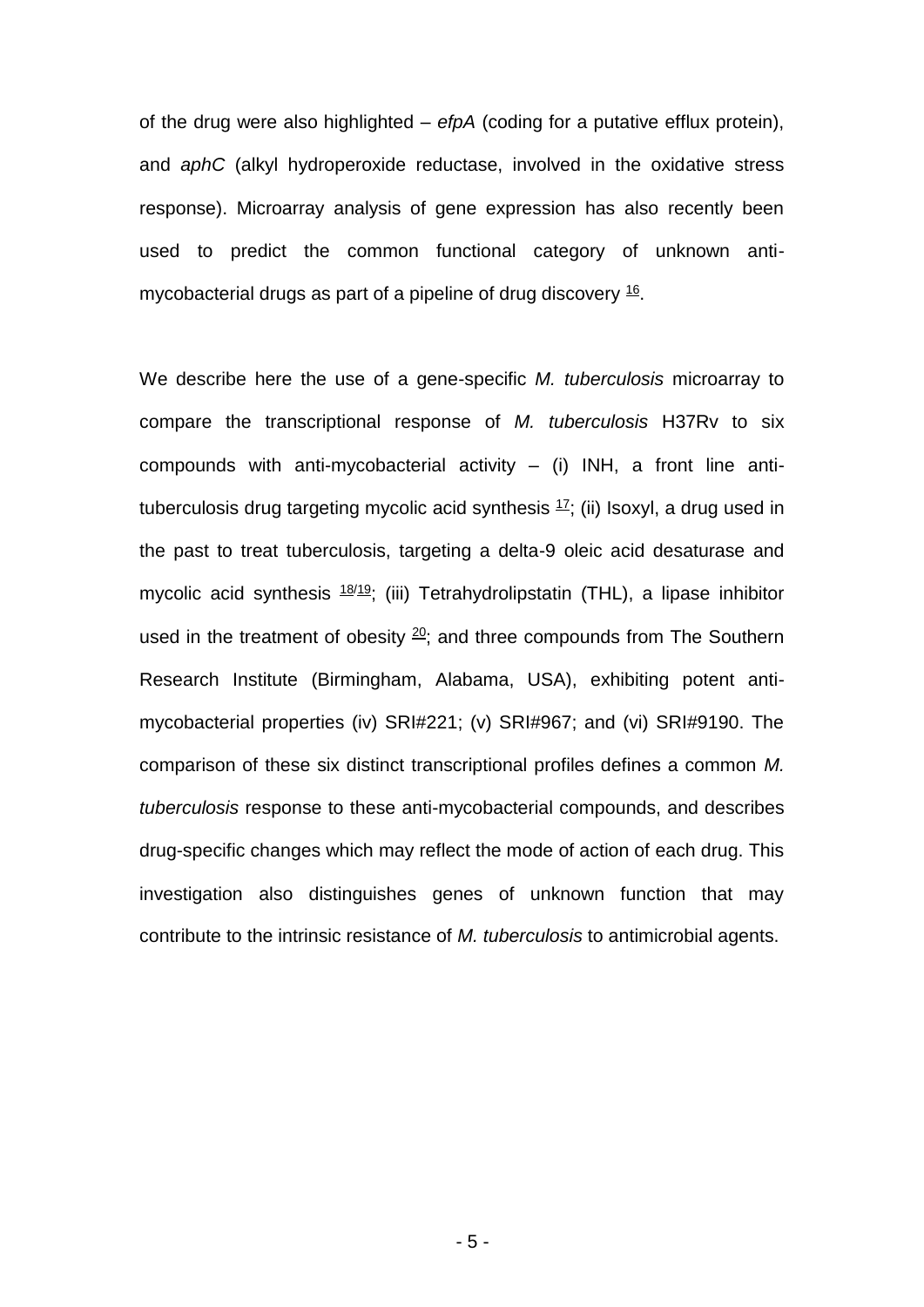### **Materials and Methods**

#### Growth Conditions and RNA Extraction

*Mycobacterium tuberculosis* strain H37Rv was grown at 37˚C in Dubos liquid medium, supplemented with bacto Dubos medium albumin (Becton Dickinson). Mid-log phase mycobacterial cultures were concentrated to 1/20<sup>th</sup> volume of liquid medium and incubated overnight to recover. Antimicrobial compounds were added at approximately x1 MIC (determined using the Microplate Alamar Blue Assay, MABA  $21$ , at The Southern Research Institute); the structures and MICs of the compounds used are detailed in Fig. 1. The drug-treated, together with untreated control mycobacterial cultures, were incubated at 37˚C for 4 hours. *M. tuberculosis* RNA was extracted using the GTC/TRIzol<sup>®</sup> method developed by Mangan *et al.*, 1997<sup>22</sup>. The RNA samples were DNAseI treated and cleaned up on RNeasy® Mini-Columns (Qiagen).

#### Microarray Hybridisation and Normalisation Strategies

cDNA derived from three separate RNA extractions for each of the compounds tested and from untreated control samples were hybridised to a gene-specific PCR product H37Rv *M. tuberculosis* microarray, the design and generation of which is described in Stewart *et al.*, 2002<sup>23</sup>. Details of the M. *tuberculosis* microarray used in this investigation can be found at http://bugs.sghms.ac.uk/. Two colour competitive hybridisations were performed as previously described Stewart *et al*., 2002 <sup>23</sup> hybridising the mycobacterial RNA-derived cDNA against *M. tuberculosis* genomic DNA. The hybridised slides were scanned sequentially at 532 nm and 635 nm corresponding to Cy3 and Cy5 excitation maxima using the 4.28™ Array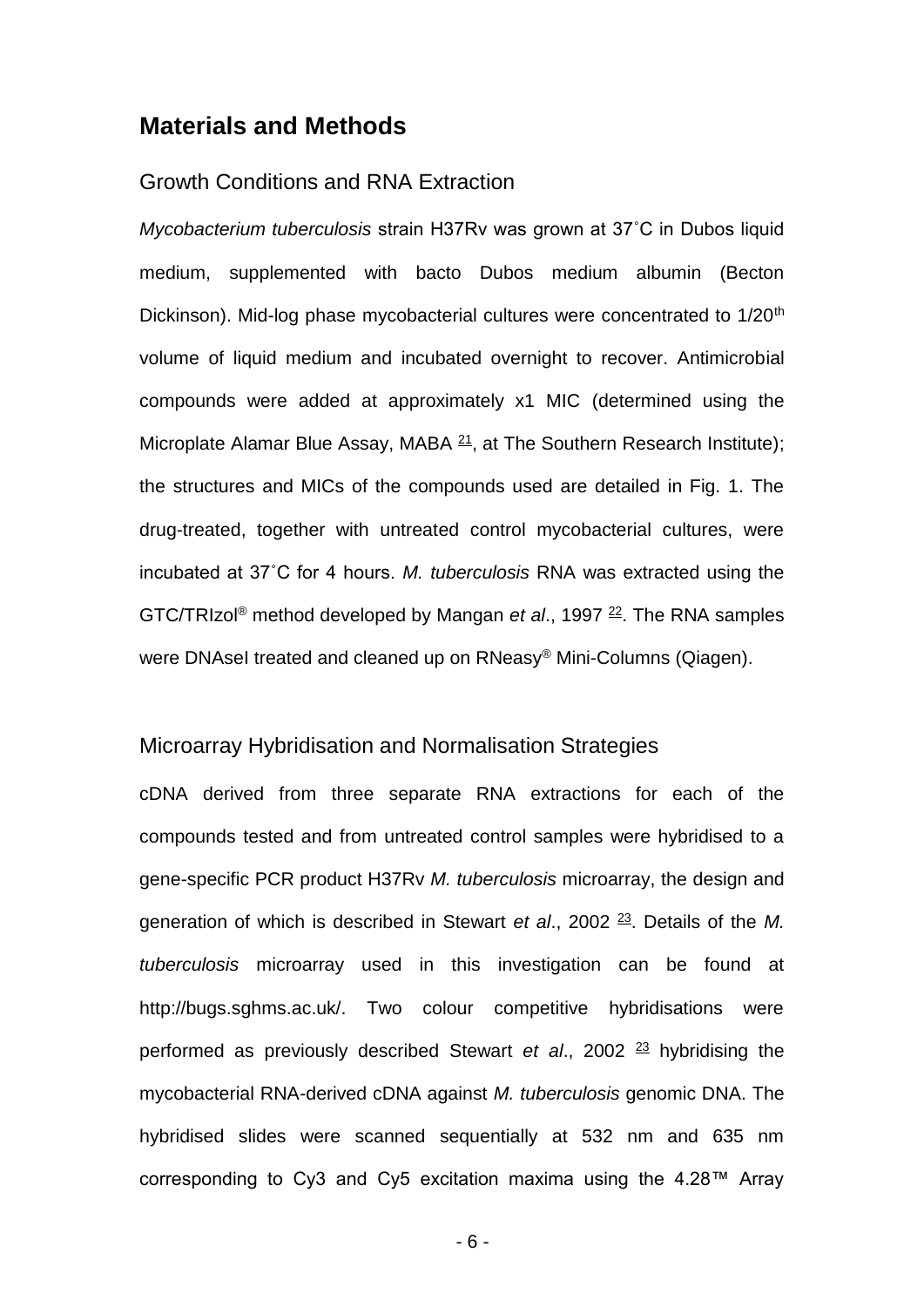Scanner (Affymetrix). Comparative spot intensities from the images were calculated using Imagene 4.0 (BioDiscovery), and imported into GeneSpring 4.2 (Silicon Genetics) for further analysis. The array data was normalised to the 50<sup>th</sup> percentile, and values of less than zero were adjusted to zero. Repeat hybridisations using the same cDNA samples (between 3-7 replicates for each condition) were replicated together. The experiments were then normalised to the untreated control sample using a per gene normalisation strategy.

### Microarray Data Analysis

Two measures of significance were applied to the normalised data set to identify differentially regulated genes (i) a minimum p value of 0.05 incorporating the cross-gene error model (GeneSpring) was set to discriminate genes significantly deviating from the 1:1 ratio (treated:untreated) which were then subjected to Benjamini and Hochberg correction to take into account multiple experiment testing and (ii) a one-way ANOVA (GeneSpring).

A technique of single spot replacement, SSR, (J. Bacon, personal communication) was also used to enhance the original data set. The unnormalised cDNA:genomic DNA ratios for each replicate under each condition were imported into Microsoft Excel. For each element on the microarray the individual ratio furthest from the median of the replicates was replaced with the mean of the remaining ratios. In this way the effect of extreme values was minimised from the data set. This SSR data set was then normalised as previously described, and subjected to two measures of significance: (i) the statistical group comparison (ANOVA); and (ii) the statistical package SAM

- 7 -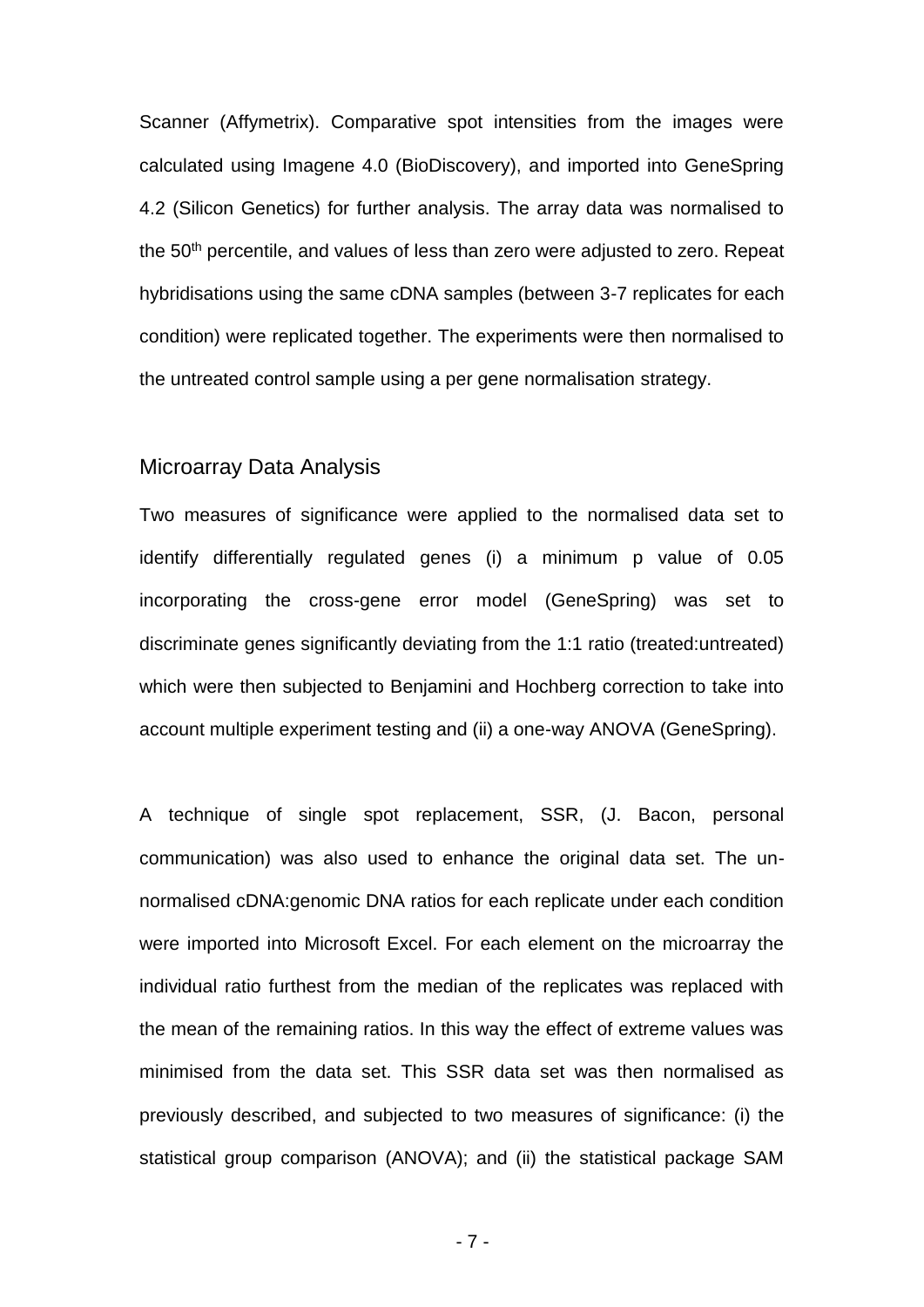(Significance Analysis of Microarrays, version 1.15  $24$ ) was used to identify genes differently expressed in the normalised data sets. A minimum fold change of 1.5 between control and drug-treated data sets, and a false discovery rate (FDR) of less than one (of the median) was used as a measure of significance.

The hypergeometric distribution was used to determine if particular functional categories of genes were enriched in response to each drug treatment. The hypergeometric p values were calculated as described by Boldrick *et al*., 2002  $25$ ; where N = 3924 the total number of genes in the population, A = the number of genes within each functional classification,  $x =$  the number of genes identified as up-regulated in response to each drug, and  $n =$  the total number of genes up-regulated after treatment by each anti-microbial compound.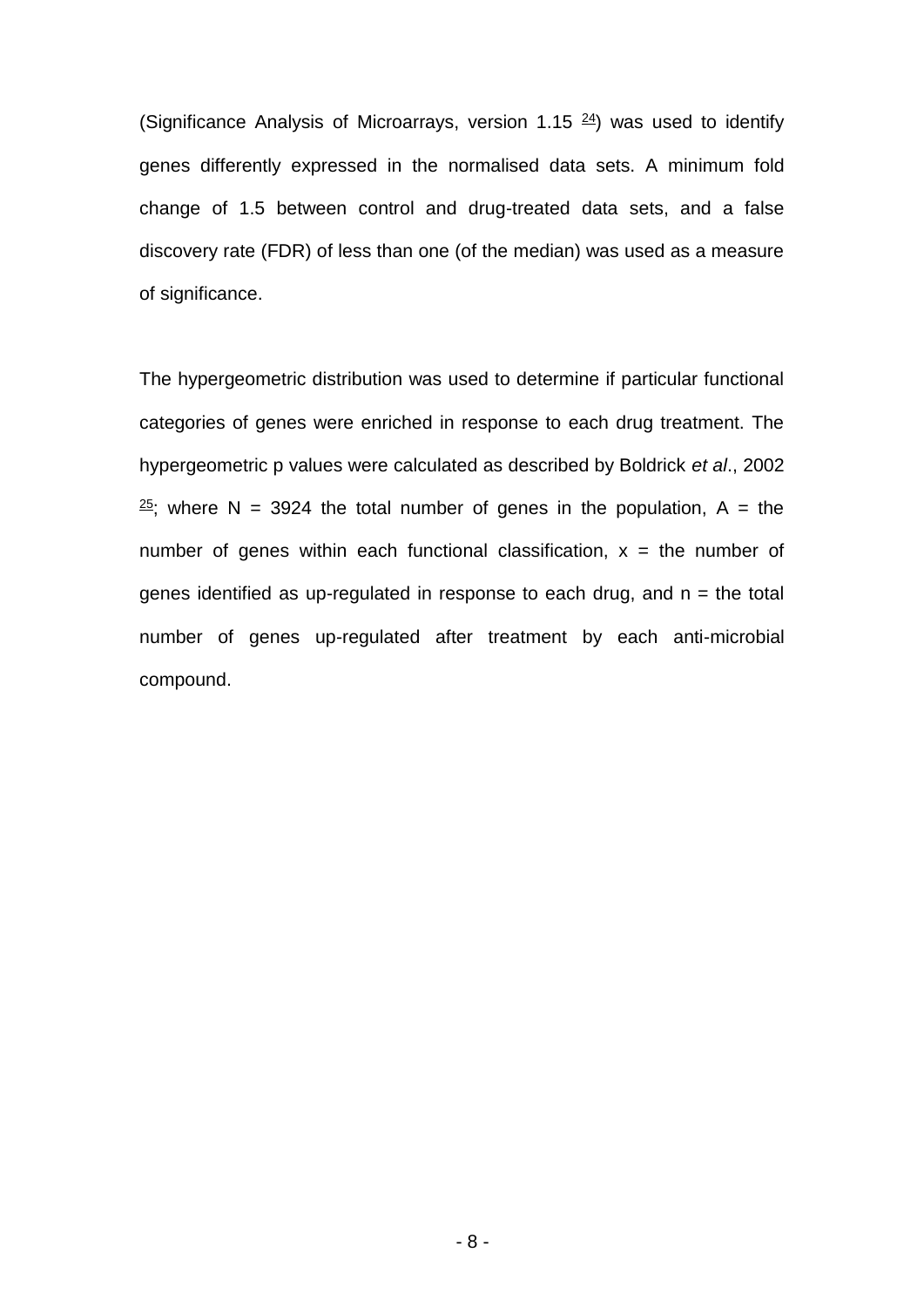### **Results**

The transcriptional response of *M. tuberculosis* to each of the six antimicrobial agents was defined as the subset of genes identified as significantly differentially expressed in two or more statistical tests (described in the Methods). Using this analysis strategy, 155 genes were demonstrated to be up-regulated by INH treatment (32 down-regulated); Isoxyl (231 up, 21 down); Orlistat (208 up, 24 down); SRI#221 (182 up, 25 down); SRI#967 (116 up, 30 down); and SRI#9190 (124 up, 22 down). The fold changes and predicted function of these genes are described as supplementary information Table S1.

Dissecting the transcriptional response of *M. tuberculosis* to the six drug compounds by functional classification (as described by Cole *et al.*, 1998<sup>11</sup>) revealed that the genes induced by drug treatment broadly represent most of the range of pathways that are present in *M. tuberculosis*. The hypergeometric distribution  $25$  was used to determine whether the enrichment of genes within a particular functional category in response to each drug treatment was significant (p value  $< 0.05$ ). Table 1 shows that the number of genes within the functional categories of energy metabolism and chaperones/heat shock were significantly enhanced after treatment with each of 3 or more anti-microbial agents. The functional category of lipid metabolism was significantly enriched in response to INH and isoxyl treatment, as was the category of polyketide synthesis after treatment with SRI#967. Additionally, the proportion of genes involved in the metabolism of the cell envelope was significantly increased after treatment with SRI#221 and SRI#967 (Table 1).

- 9 -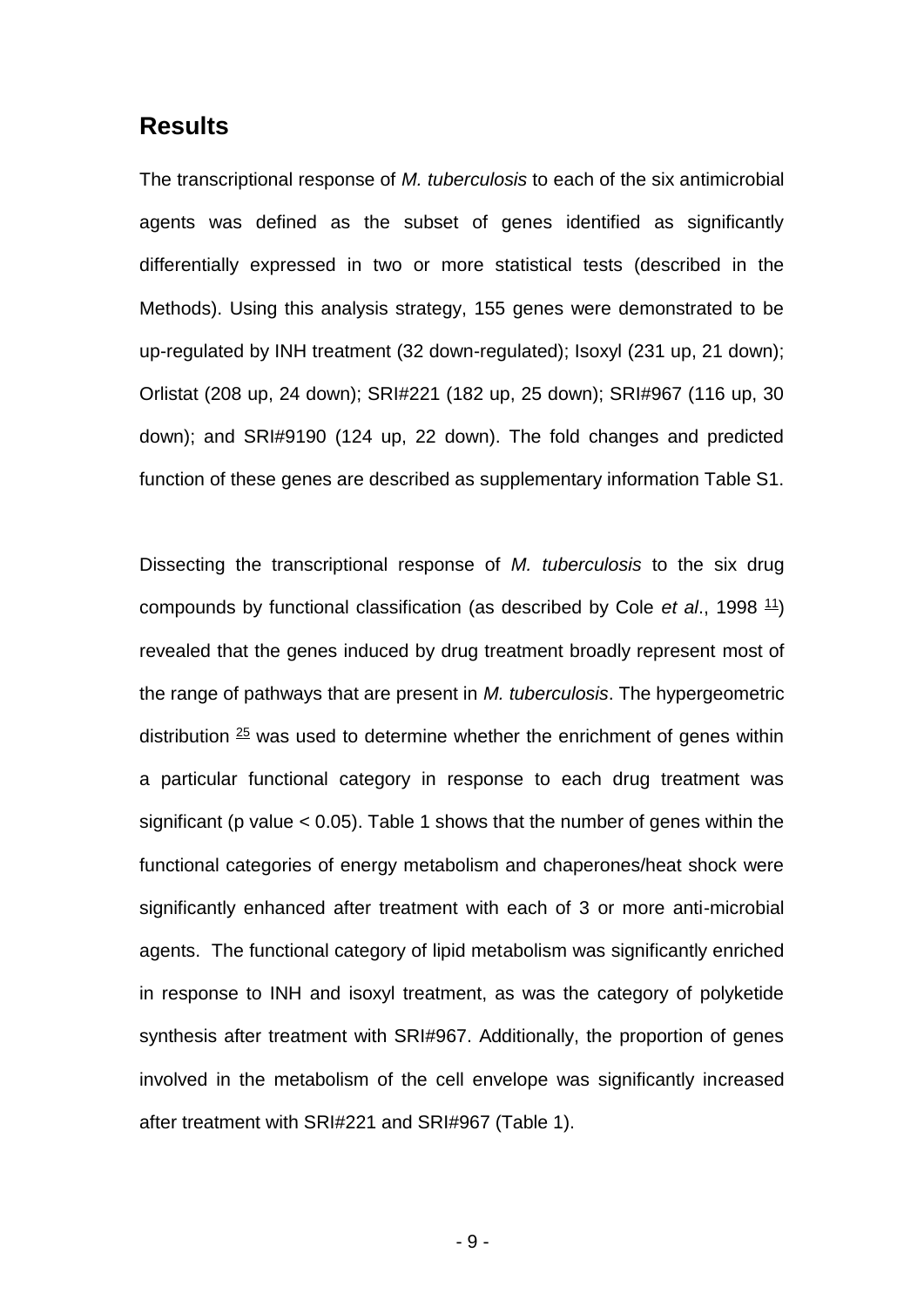#### Common response to anti-mycobacterial agents

By comparing the similarities between the *M. tuberculosis* drug-induced expression profiles, a common response to anti-mycobacterial agents could be defined. A subset of 80 genes were identified which were significantly upregulated after treatment with 3 or more anti-microbial compounds (of a maximum 6). These genes are listed in Table 2. Many of these common genes induced by exposure to anti-microbial compounds were involved in the mycobacterial stress response. Genes associated with DNA repair such as *end* (coding for a probable endonuclease) and *recA* (encoding recombinase A 26 ) were up-regulated; together with *Rv3049c* (a probable monoxygenase) and *aphC* (alkyl hydroperoxide reductase) expressed in response to oxidative stress <sup>27</sup> . Also over-expressed after drug treatment (>3 drugs) were *gltA1* (a probable citrate synthase) and *icl* (isocitrate lyase) similar to changes in metabolism seen under stress conditions  $^{28}$ . RNA polymerase sigma factors A and B were also induced, together with serine/threonine protein kinases B and G. *sigB* has been implicated in the *M. tuberculosis* response to a number of stress conditions <sup>29</sup>. The product of *pknG* is predicted to be a soluble protein (the transcription of which may be controlled by the redox status of the cell) which may be involved in glutamine uptake and which may be up-regulated under nitrogen-limiting conditions  $30$ . Additionally the putative nitrate/nitrite transporter *narK2*, the nitroreductase *acg* and the nitrate reductase *narH* were also identified to be induced. Indeed, five genes demonstrated to be part of the ACG (acr-coregulated gene) family were found to be up-regulated after exposure to anti-mycobacterial compounds – *Rv1733c*, *narK2*, *Rv1738*, *Rv2005c*, and *acg* <sup>31</sup> .

- 10 -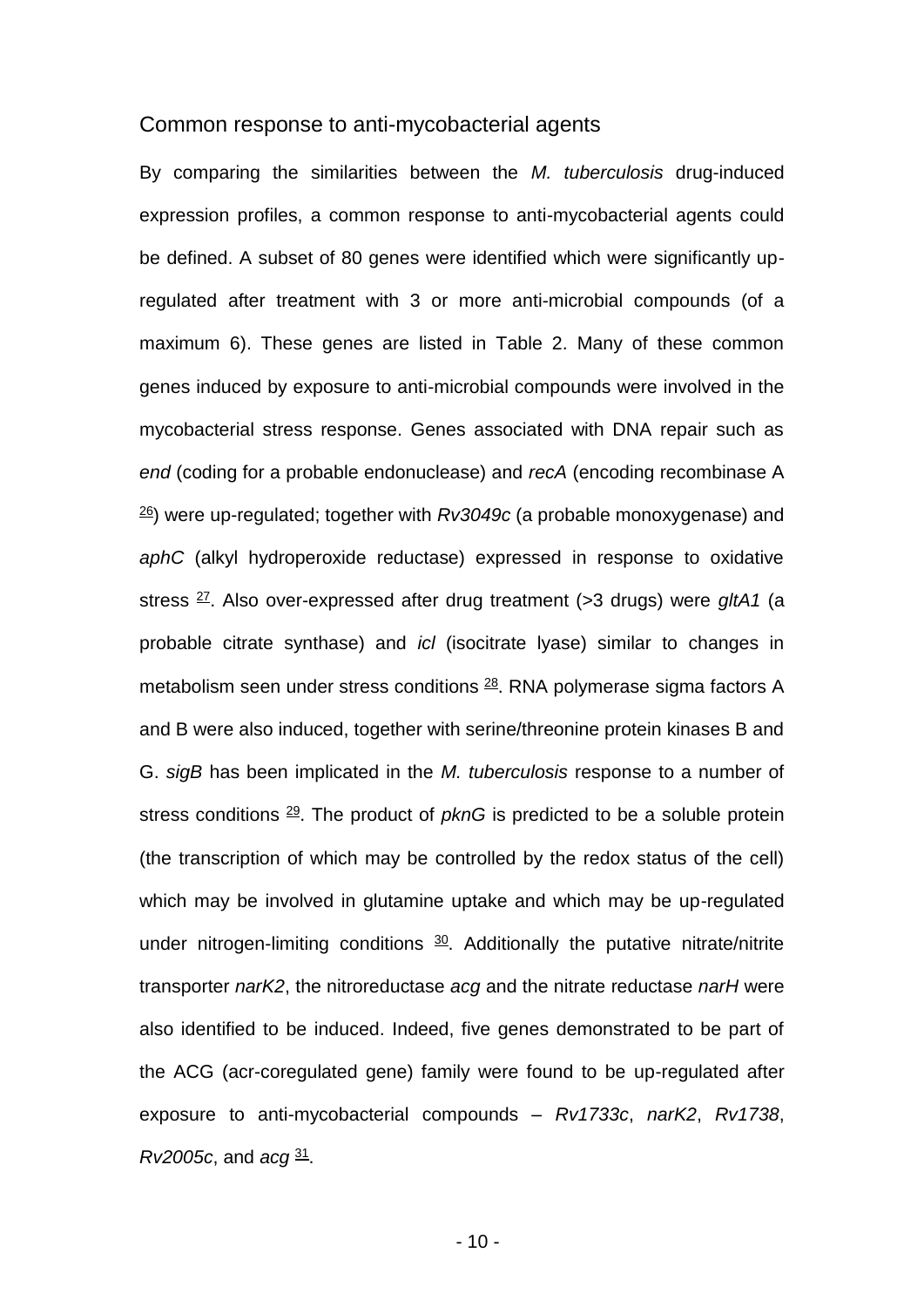Many of the 'common' genes induced by drug treatment have been identified as part of the mycobacterial response to other stresses such as low oxygen  $32$ , heat shock  $23$ , acid shock  $33$ , detergent stress  $34$ , nitric oxide treatment  $35$ , phagocytosis <sup>36</sup> or nutrient/carbon starvation <sup>37</sup> /Hampshire *et al*., this issue. Those genes, which have also been previously identified to be up-regulated in response to these other stresses are marked in Table 2. Of the remaining genes induced by 3 or more drugs, five are annotated as efflux proteins or transporters – *narK2* (a possible nitrate/nitrite transporter), *Rv1747* (a probable ABC transporter), *ctpF* (a putative metal cation transporter), *efpA* (an efflux protein), and *ctpC* (a probable metal cation transporter). A second subset of six genes belonging to the ESAT-6 family of proteins was also identified as up-regulated after 4 h drug exposure (*Rv1037c*, *Rv1197*-*Rv1198*, *Rv1793*, *Rv2346c*, and *Rv3874*). The ESAT-6 gene clusters in *M. tuberculosis* have been associated with the generation and transportation of T-cell antigens lacking detectable secretion signals  $\frac{38}{2}$ . These genes linked to the transportation of unknown moieties may be directly involved in the mycobacterial response to drug compounds which contributes to the intrinsic resistance of mycobacteria to antimicrobial agents.

#### Drug-specific expression responses

The expression profiles of *M. tuberculosis* treated with each of the six antimicrobial compounds were compared, by generating a similarity matrix detailing the number of overlapping genes between two drug treatments as a

- 11 -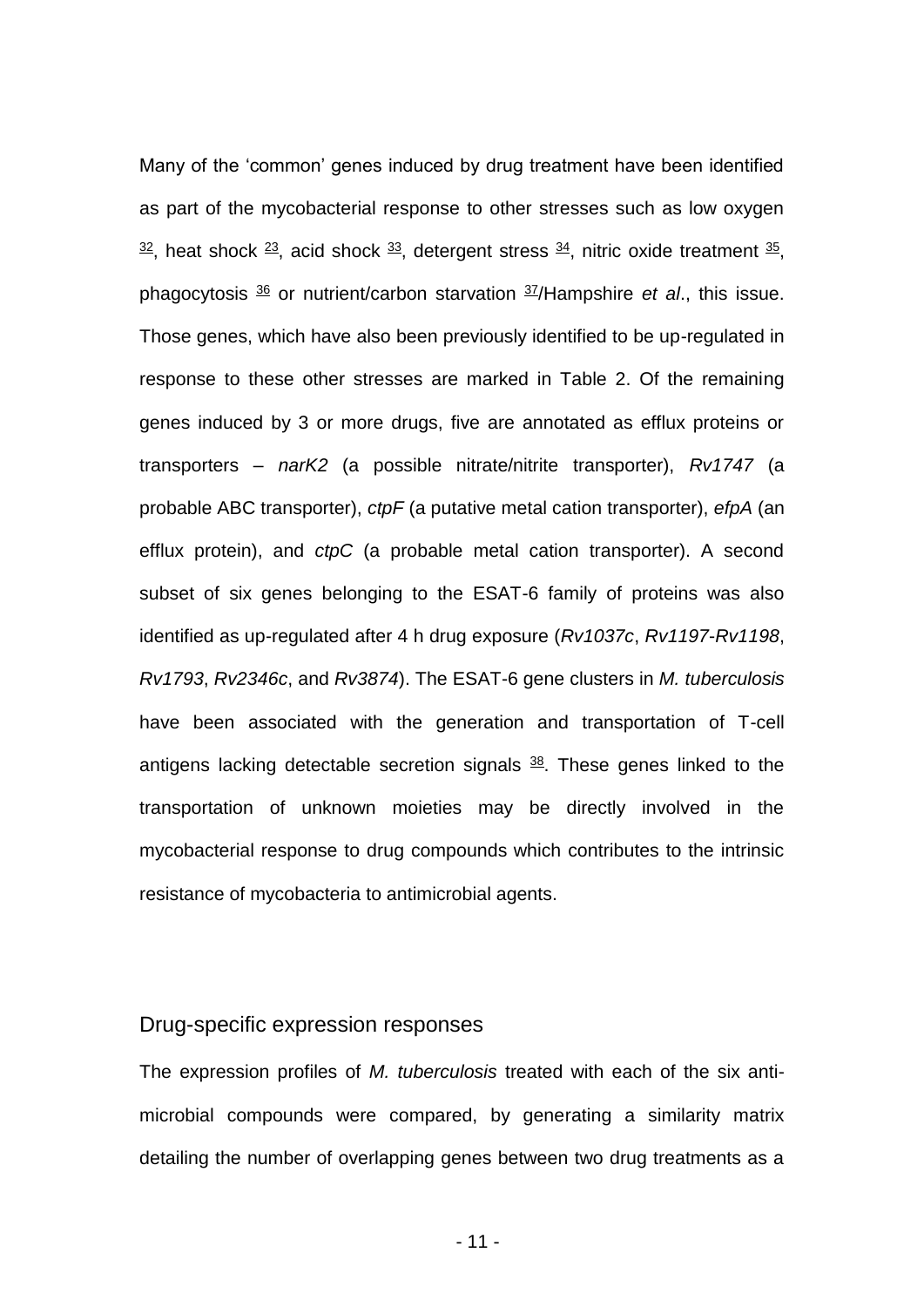proportion of the possible maximum (Fig. 2). The mycobacterial response to INH and isoxyl exposure was most similar as may be expected as both drugs target aspects of fatty acid and mycolic acid biosynthesis  $17/18/19$ . The expression profiles of *M. tuberculosis* treated with the compounds SRI#967 and SRI#9190 were also similar. Aspects of the mycobacterial response to individual drugs focusing on the possible action of the compounds is briefly presented below.

#### **INH and Isoxyl**

Both INH and isoxyl inhibit fatty acid and mycolic acid biosynthesis in *M. tuberculosis* 17/18/19 . INH has been demonstrated to target the enoyl-AcpM reductase InhA, a component of the fatty acid synthase  $-$  II (FAS-II)  $^{39}$ . Isoxyl treatment inhibits mycolic acid and shorter-chain fatty acid synthesis leading to the hypothesis that isoxyl may act on other components of FAS-II  $18$ . Interestingly, it has also recently been shown to target a delta-9 desaturase in mycobacteria <sup>19</sup>. Genes coding for enzymes involved in FAS-II were upregulated after exposure to both drugs: *fabD* (coding for a malonyl-CoA::acyl carrier protein (ACP) transferase), *acpM* (an acyl carrier protein), *kasA* and  $k$ asB (both  $\beta$ -ketoacyl ACP synthases). These have been previously identified to be induced by INH, ethionamide and thiolactomycin treatment  $15/16$ . Interestingly amongst other fatty acid biosynthetic genes induced by isoxyl treatment alone was *mabA*, a gene coding for a  $\beta$ -ketoacyl ACP reductase, which also belongs to the FAS-II system. The induction of *mabA* (which is transcriptionally linked to *inhA* in *M. tuberculosis*), after exposure to isoxyl, but not INH, may reflect differences in the mode of action of these two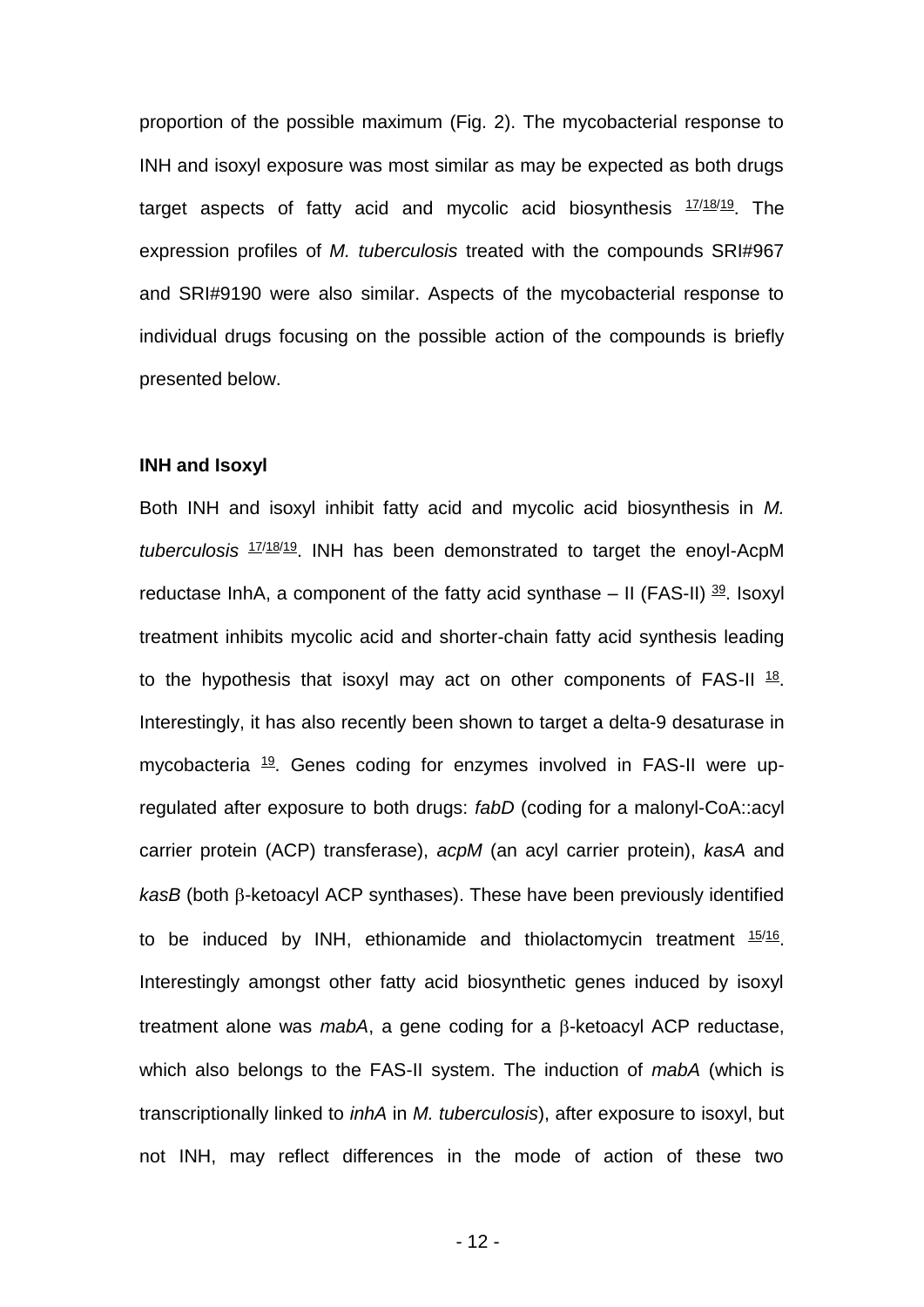compounds. Further experiments such as the overexpression of *mabA* during isoxyl exposure may help to elucidate the primary target of isoxyl  $40$ .

#### **Tetrahydrolipstatin**

Tetrahydrolipstatin (THL) is a reversible inhibitor of lipases used in the treatment of obesity (Xenical®, Roche). A number of *M. tuberculosis* putative lipases were up-regulated in response to THL treatment – *Rv1683*, *lipD* and *lipV* (although this was not significant by hypergeometric testing). Of the remaining induced genes, 4 encoding putative transporters (*ctpI*, *sugA*, *Rv3253c*, and *Rv3781*) and 6 coding for probable transcriptional regulators were identified (*Rv0043c*, *Rv0823c*, *sigE*, *Rv3167c*, *Rv3687c* and *Rv3855*). Also up-regulated on exposure to THL were 4 genes located in a gene cluster *Rv0676c*-*Rv0679c*. *Rv0676c* (*mmpL5*) belongs to a family of conserved large membrane proteins, *Rv0677c* (*mmpS5*) is part of a related small membrane protein family (which appears to overlap stop and start codons with *mmpL5*), the function of *Rv0678* is unknown, and *Rv0679c* codes for a threonine-rich protein of undetermined function. The functional significance of this cluster of genes in the *M. tuberculosis* response to THL treatment cannot be elucidated by microarray analysis alone. However, further experimentation into this cluster or other genes of interest may define novel mechanisms of drug resistance in *M. tuberculosis*.

#### **SRI#221**

Fig. 1 shows that SRI#221 is a potent antitubercular compound with a low MIC value, however the primary mode of action of this anti-microbial

- 13 -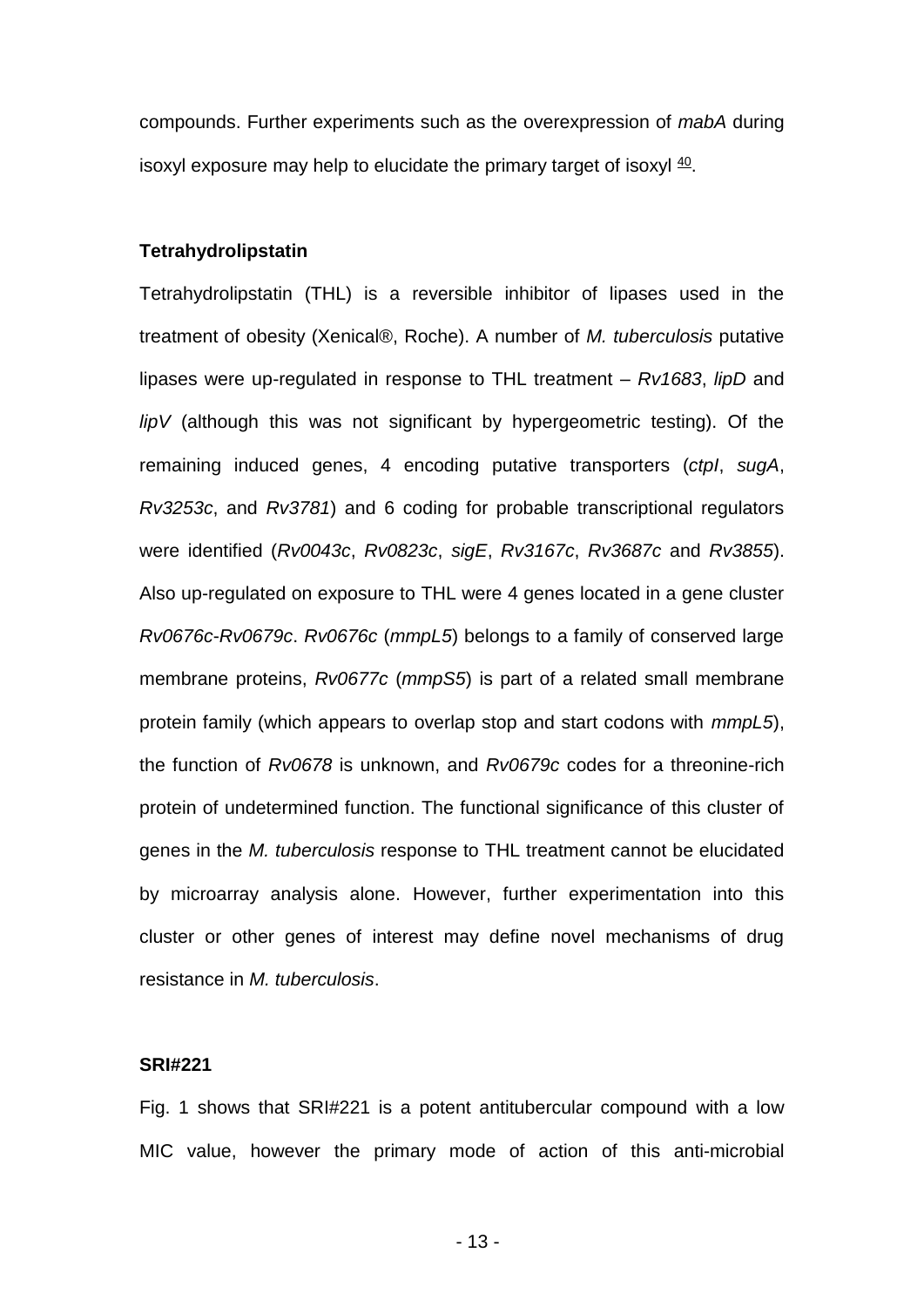compound is unknown. Treatment of *M. tuberculosis* with SRI#221 induced two clusters of genes involved in complex lipid biosynthesis. The first cluster containing *tesA* (a probable thioesterase), *drrB* (an ABC-type transporter), *papA5* (a polyketide synthase associated protein), and *fadD28* (a fatty acid-CoA ligase), is involved in the biosynthesis and translocation of the multimethyl branched mycocerosic acids in the generation of phthiocerol dimycocerosates <sup>41</sup>. The second gene cluster includes *Rv3822* (of unknown function), *mmpL8* (a conserved large membrane protein), *papA1* (a polyketide synthase associated protein) and *fadD23* (a probable fatty acid-CoA ligase). These genes cluster around the polyketide synthase *pks2*, responsible for the biosynthesis of the multi-methyl branched phthioceranic acids present in the sulpholipid complex lipids  $42$ . The induction of these gene clusters may be part of a compensatory network to minimise the anti-mycobacterial effects of SRI#221, may reflect the broad nature of SRI#221 action, or highlight the primary mode of SRI#221 action to be within shared basic lipid biosynthetic pathways.

#### **SRI#967 and SRI#9190**

The mode of action of the anti-mycobacterial compounds SRI#967 and SRI#9190 are yet to be determined. The *M. tuberculosis* response to SRI#967 exposure includes the up-regulation of *Rv0076c* and *Rv0077c*. *Rv0076c* encodes a probable membrane protein, whereas *Rv0077c* codes for a possible oxidoreductase. Similarly, *Rv0135c* (a putative transcriptional regulator) and *Rv0136* (belonging to the cytochrome P450 group of monoxygenases) were induced by SRI#9190 treatment alone. The induction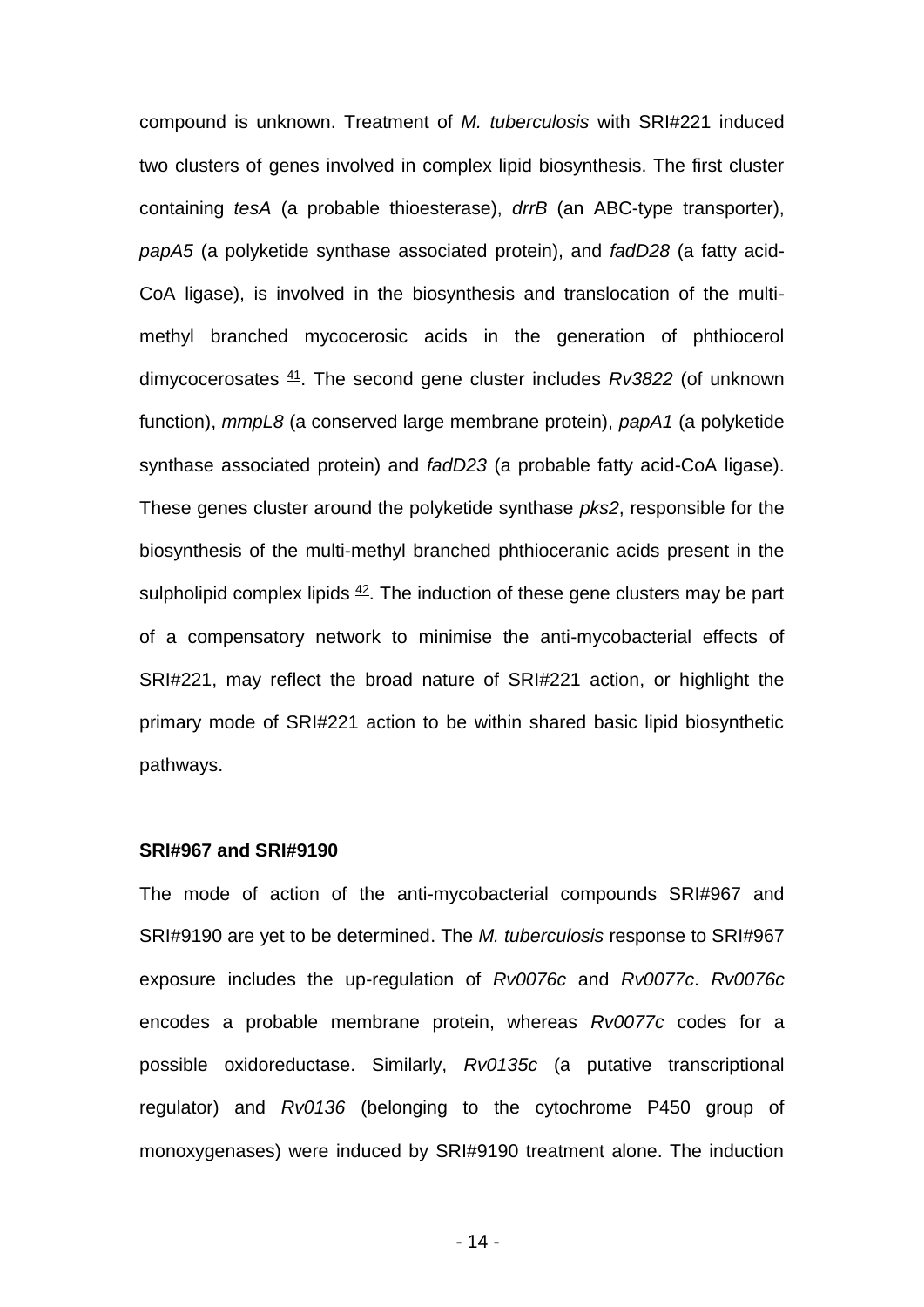of these two distinct clusters (on exposure to different anti-mycobacterial compounds) may be part of a similar oxidative stress response. The identification that these genes may play a role in the intrinsic resistance of *M. tuberculosis* to anti-microbial agents using microarray analysis enables more specific experimental strategies to be employed.

Of particular interest was a cluster of 4 genes which were significantly induced on exposure to both SRI#967 and SRI#9190. *Rv3159c* (encoding PPE53, a member of the PPE family), *Rv3160c* (a putative transcriptional regulator), *Rv3161c* (a probable dioxygenase) and *Rv3162c* (a possible integral membrane protein) were up-regulated on exposure to these compounds alone (none of these genes were induced by the other anti-microbial agents tested). The probable dioxygenase *Rv3161c* is most similar to ring hydroxylating dioxygenases, so it likely that this enzyme is involved in the degradation of benzene ring structures (which SRI#967 and SRI#9190 both contain, Fig. 1). *Rv3160c* and *Rv3161c* have recently been identified to be induced by triclosan treatment  $16$ . Triclosan  $(2,4,4)$ -trichloro-2-hydroxydiphenyl ether) contains two chlorinated benzene rings. This cluster of genes may therefore be induced on exposure to compounds containing halogenated benzene rings, this would explain the up-regulation of the cluster in response to SRI#967 and SRI#9190, but not to the benzene ring structures in isoxyl and SRI#221. This gene cluster may be induced as part of a response to render halogenated benzene compounds benign, so contributing to the natural resistance of *M. tuberculosis* to a range of anti-microbial agents.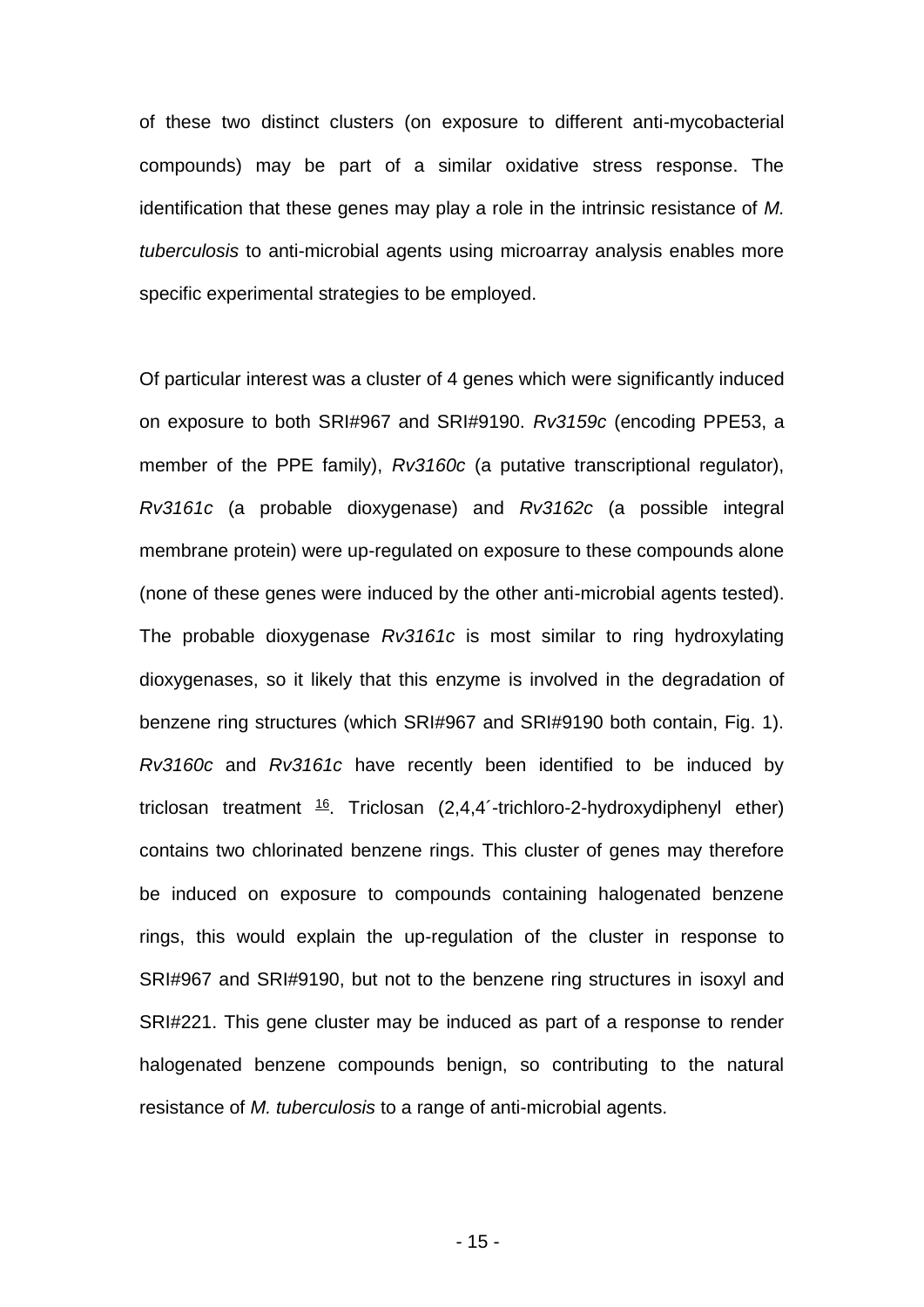# **Discussion**

The response of *M. tuberculosis* to six antimicrobial compounds was determined by microarray analysis. The microarray expression data set was analysed using several statistical methods, the use of multiple statistical methods added extra depth to the interpretation of the data sets. Additionally, a single spot replacement strategy was used alongside the original data set to allow the maximum amount of information to be extracted from the data sets without significantly shifting the expression patterns.

Using this microarray analysis strategy, elements of a *M. tuberculosis* common stress response and specific drug-induced changes were identified to six antimicrobial compounds. The up-regulation of genes specific to each compound may reflect the mode of action of the drug or define innate resistance mechanisms in *M. tuberculosis*. This investigation has defined an initial subset of genes which may be important in the innate resistance of *M. tuberculosis* to antimicrobial agents. Microarray profiling of *M. tuberculosis* gene expression after exposure to drugs enables compounds of unknown mechanism of action to be classified into similarity groups, but in this study has not been helpful to elucidate the site of or mechanism of action. This would require complementary genetic and biochemical studies informed by microarray profiling.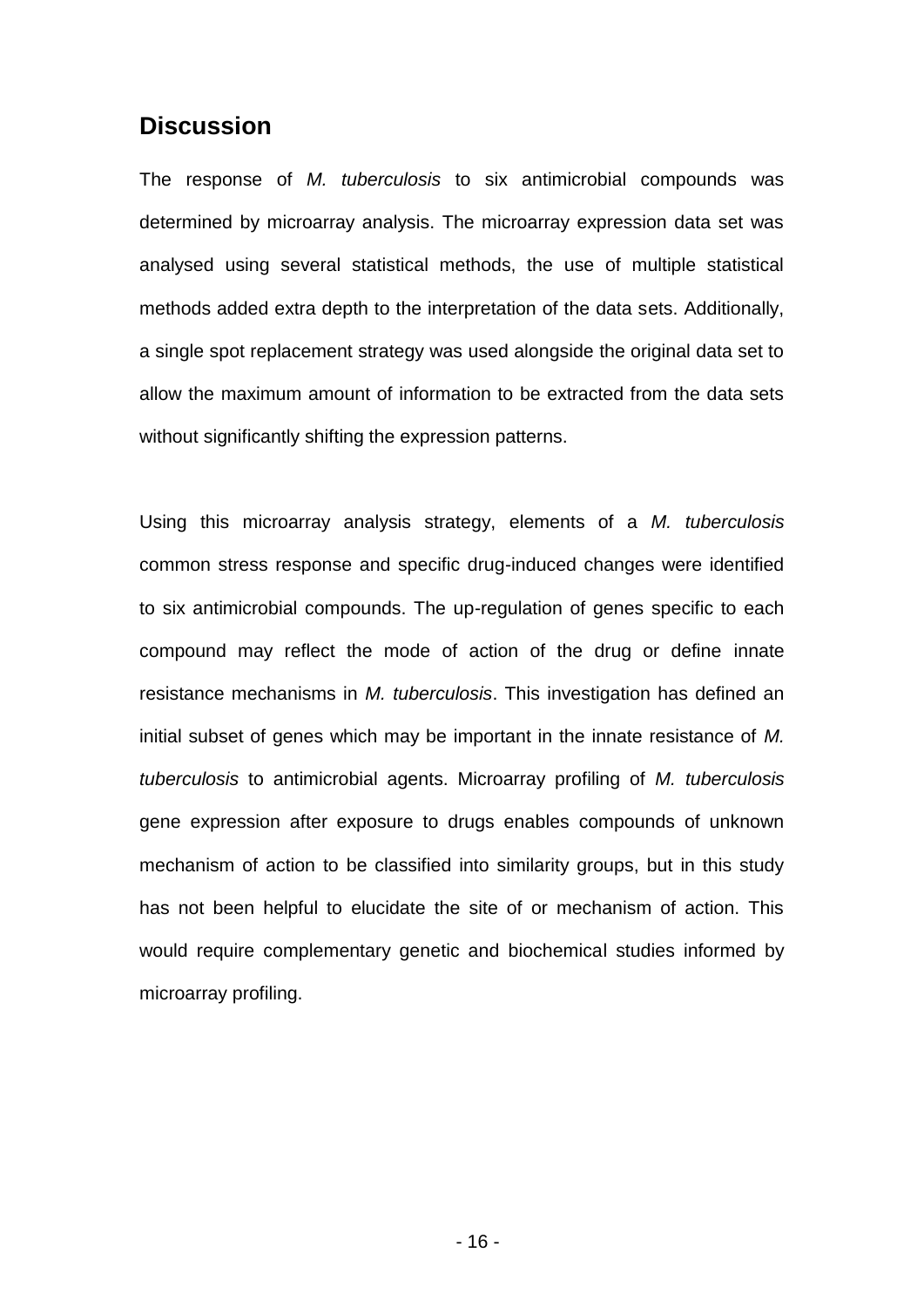# **Acknowledgements**

The antimicrobial compounds used in this investigation were gifted from the following sources – Isoxyl from M. J. Colston and P. Draper, National Institute of Medical Research, London, UK; THL from P. Hadvary and Hoffmann-La Roche, Basel, Switzerland; and SRI#221/967/9190 from the Southern Research Institute, Birmingham, AL 35255, USA. Antimycobacterial MIC data were provided by the Tuberculosis Antimicrobial Acquisition and Coordinating Facility (TAACF) through a research and development contract with the U.S. National Institute of Allergy and Infectious Diseases.

This work was supported by the NIH/NIAD (RCR), GSB is currently a Lister Institute Jenner Research Fellow and acknowledges support from The Medical Research Council. SJW acknowledges financial support for a PhD studentship from GlaxoSmithKline. The authors thank Professor Philip D. Butcher and Dr Jason Hinds of The Wellcome Trust funded multi-collaborative microbial pathogen microarray group at St George's Hospital Medical School, London, for access to *M. tuberculosis* microarrays.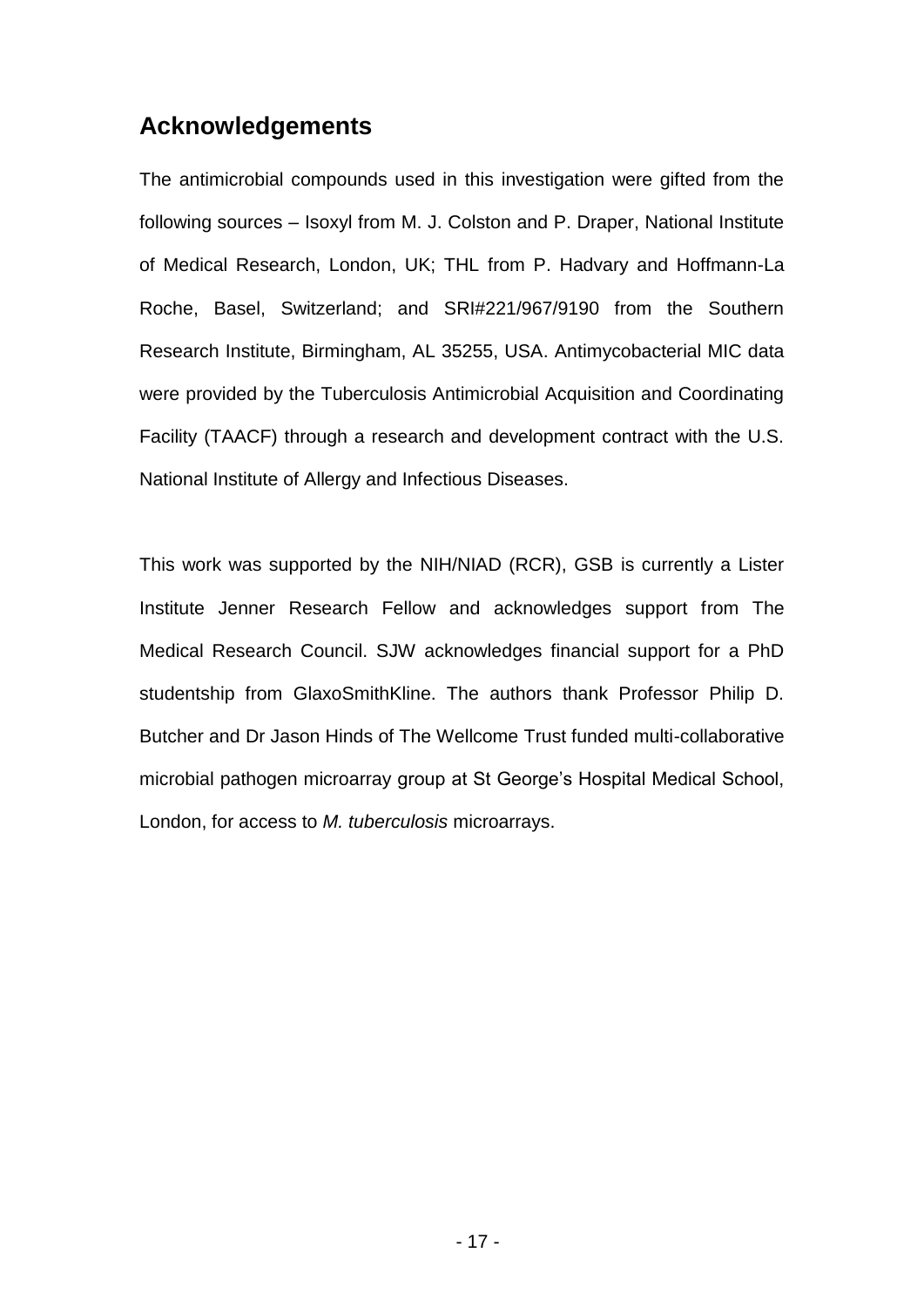### **References**

1. Najima, H. The World Health Organisation Report. Geneva, Switzerland, *World Health Organisation* 1996: 27-29.

2. World Health Organisation. Global Tuberculosis Control: Surveillance, Planning, Financing. *WHO Report 2003*. Geneva, Switzerland; WHO/CDS/TB/2003.316.

3. Espinal, M. A. The global situation of MDR-TB. *Tuberculosis* 2003; 83(1-3): 44-51.

4. Duncan, K. and J. C. Sacchettini. Approaches to tuberculosis drug development. *Molecular Genetics of Mycobacteria* (2000) G. F. Hatfull and W. R. Jacobs, Jr. Washington, ASM Press. 1: 297-307.

5. Zhang, Y. and A. Telenti. Genetics of drug resistance in *Mycobacterium tuberculosis*. *Molecular Genetics of Mycobacteria*. (2000) G. F. Hatfull and W. R. Jacobs, Jr. Washington, ASM Press. 1: 235-254.

6. Brennan, P. J. and H. Nikaido. The envelope of mycobacteria. *Annu Rev Biochem* 1995; 64: 29-63.

7. Doran, J. L., Y. Pang, K. E. Mdluli, A. J. Moran, T. C. Victor, R. W. Stokes, E. Mahenthiralingam, B. N. Kreiswirth, J. L. Butt, G. S. Baron, J. D. Treit, V. J. Kerr, P. D. van Helden, M. C. Roberts and F. E. Roberts. *Mycobacterium tuberculosis efpA* encodes an efflux protein of the QacA transporter family. *Clin Diagn Lab Immunol* 1997; 4(1): 23-32.

8. Takiff, H. E., M. Cimino, M. C. Musso, T. Weisbrod, R. Martinez, M. B. Delgado, L. Salazar, B. R. Bloom and W. R. Jacobs. Efflux pump of the proton antiporter family confers low-level fluoroquinolone resistance in *Mycobacterium smegmatis*. *Proc Natl Acad Sci* 1996; 93(1):362-6.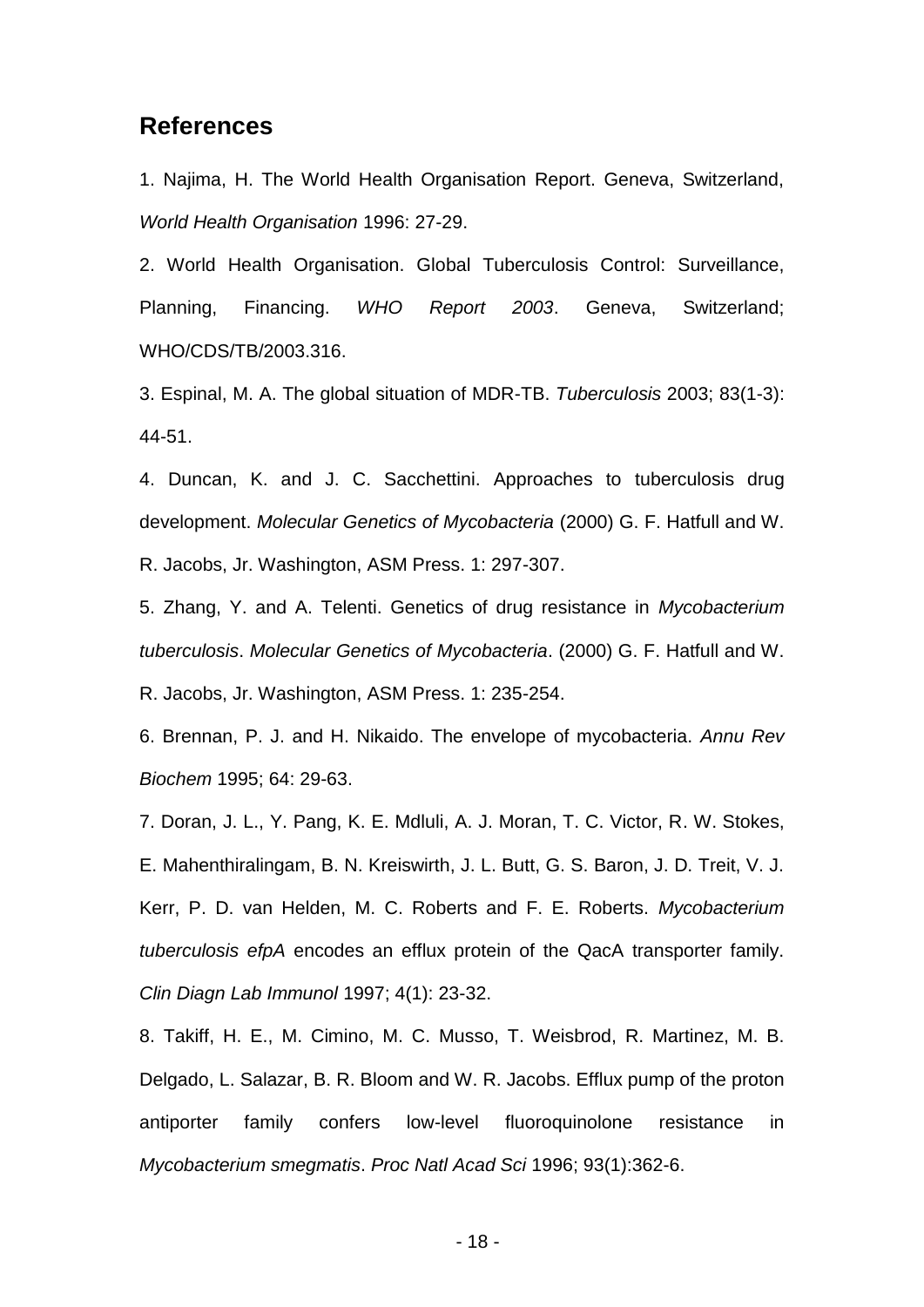9. Sander, P., E. De Rossi, B. Boddinghaus, R. Cantoni, M. Branzoni, E. C. Bottger, H. Takiff, R. Rodriquez, G. Lopez and G. Riccardi. Contribution of the multidrug efflux pump LfrA to innate mycobacterial drug resistance. *FEMS Microbiol Lett* 2000; 193(1): 19-23.

10. Silva, P. E., F. Bigi, M. de la Paz Santangelo, M. I. Romano, C. Martin, A. Cataldi and J. A. Ainsa. Characterization of P55, a multidrug efflux pump in *Mycobacterium bovis* and *Mycobacterium tuberculosis*. *Antimicrob Agents Chemother* 2001; 45(3): 800-4.

11. Cole, S. T., R. Brosch, J. Parkhill, T. Garnier, C. Churcher, D. Harris, S. V. Gordon, K. Eiglmeier, S. Gas, C. E. Barry, 3rd, F. Tekaia, K. Badcock, D. Basham, D. Brown, T. Chillingworth, R. Connor, R. Davies, K. Devlin, T. Feltwell, S. Gentles, N. Hamlin, S. Holroyd, T. Hornsby, K. Jagels, A. Krogh, J. McLean, S. Moule, L. Murphy, K. Oliver, J. Osborne, M. A. Quail, M. A. Rajandream, J. Rogers, S. Rutter, K. Seeger, J. Skelton, R. Squares, S. Squares, J. E. Sulston, K. Taylor, S. Whitehead and B. G. Barrell. Deciphering the biology of *Mycobacterium tuberculosis* from the complete genome sequence. *Nature* 1998; 393(6685): 537-44.

12. Braibant, M., P. Gilot and J. Content. The ATP binding cassette (ABC) transport systems of *Mycobacterium tuberculosis*. *FEMS Microbiol Rev* 2000; 24(4): 449-67.

13. Kwon, H. H., H. Tomioka and H. Saito. Distribution and characterization of beta-lactamases of mycobacteria and related organisms. *Tuber Lung Dis* 1995; 76(2): 141-8.

14. Ainsa, J. A., E. Perez, V. Pelicic, F. X. Berthet, B. Gicquel and C. Martin. Aminoglycoside 2'-N-acetyltransferase genes are universally present in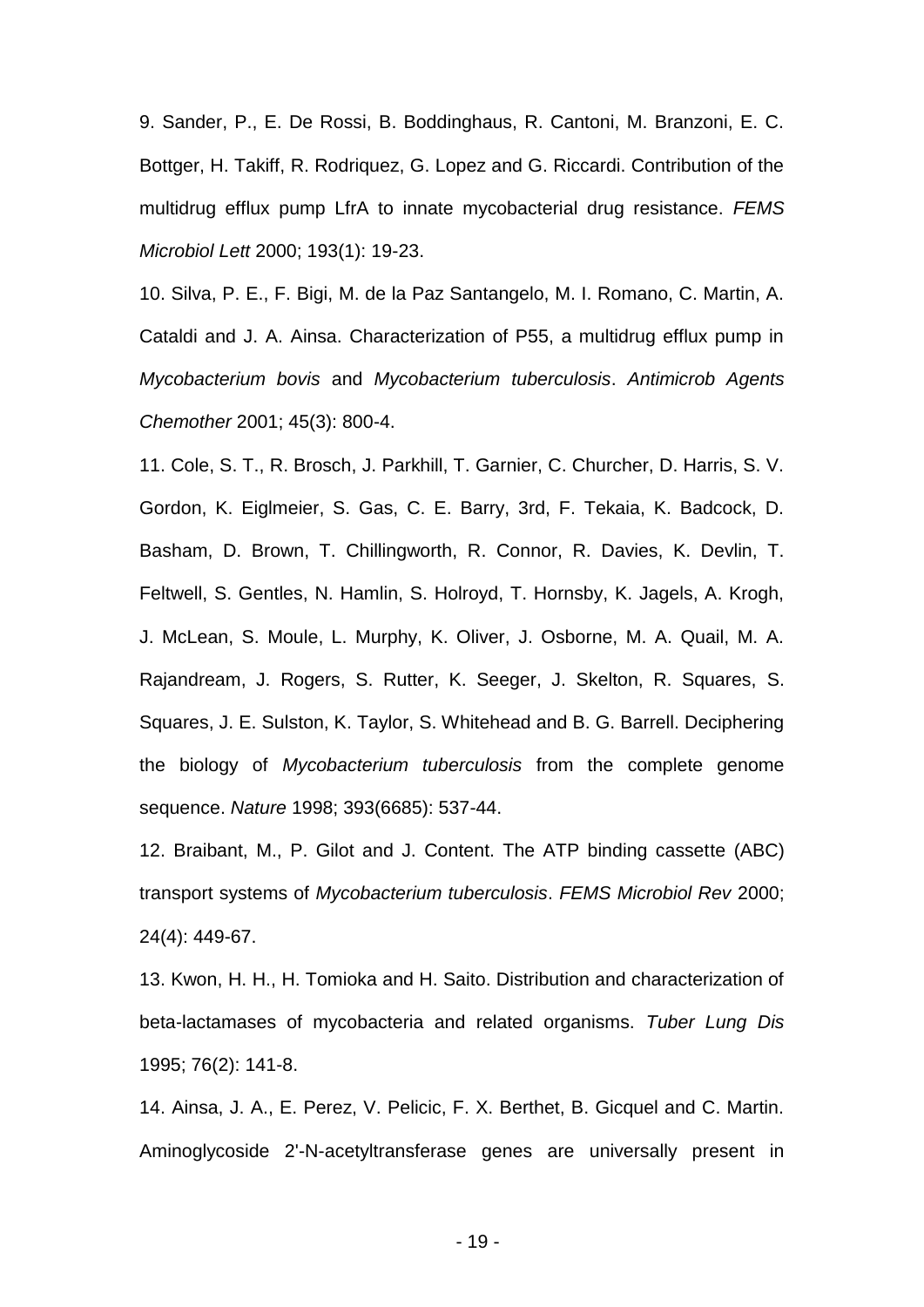mycobacteria: characterization of the aac(2')-Ic gene from *Mycobacterium tuberculosis* and the *aac(2')-Id* gene from *Mycobacterium smegmatis*. *Mol Microbiol* 1997; 24(2): 431-41.

15. Wilson, M., J. DeRisi, H. H. Kristensen, P. Imboden, S. Rane, P. O. Brown and G. K. Schoolnik. Exploring drug-induced alterations in gene expression in *Mycobacterium tuberculosis* by microarray hybridization. *Proc Natl Acad Sci* 1999; 96(22): 12833-8.

16. Betts, J. C., A. McLaren, M. G. Lennon, F. M. Kelly, P. T. Lukey, S. J. Blakemore and K. Duncan. Signature gene expression profiles discriminate between INH-, thiolactomycin-, and triclosan-treated *Mycobacterium tuberculosis*. *Antimicrob Agents Chemother* 2003; 47(9): 2903-13.

17. Takayama, K., H. K. Schnoes, E. L. Armstrong and R. W. Boyle. Site of inhibitory action of INH in the synthesis of mycolic acids in *Mycobacterium tuberculosis*. *J Lipid Res* 1975; 16(4): 308-17.

18. Phetsuksiri, B., A. R. Baulard, A. M. Cooper, D. E. Minnikin, J. D. Douglas, G. S. Besra and P. J. Brennan. Antimycobacterial activities of isoxyl and new derivatives through the inhibition of mycolic acid synthesis. *Antimicrob Agents Chemother* 1999; 43(5): 1042-51.

19. Phetsuksiri, B., M. Jackson, H. Scherman, M. R. McNeil, G. S. Besra, A. R. Baulard, R. A. Slayden, A. E. DeBarber, C. E. Barry 3rd, M. S. Baird, D. C. Crick and P. J. Brennan. Unique mechanism of action of the Thiourea drug, isoxyl, on *Mycobacterium tuberculosis*. *J Biol Chem* 2003; 278(52): 53123-30. 20. Isler, D., C. Moeglen, N. Gains and M. K. Meier. Effect of the lipase

inhibitor orlistat and of dietary lipid on the absorption of radiolabelled triolein, tri-gamma-linolenin and tripalmitin in mice. *Br J Nutr* 1995; 73(6): 851-62.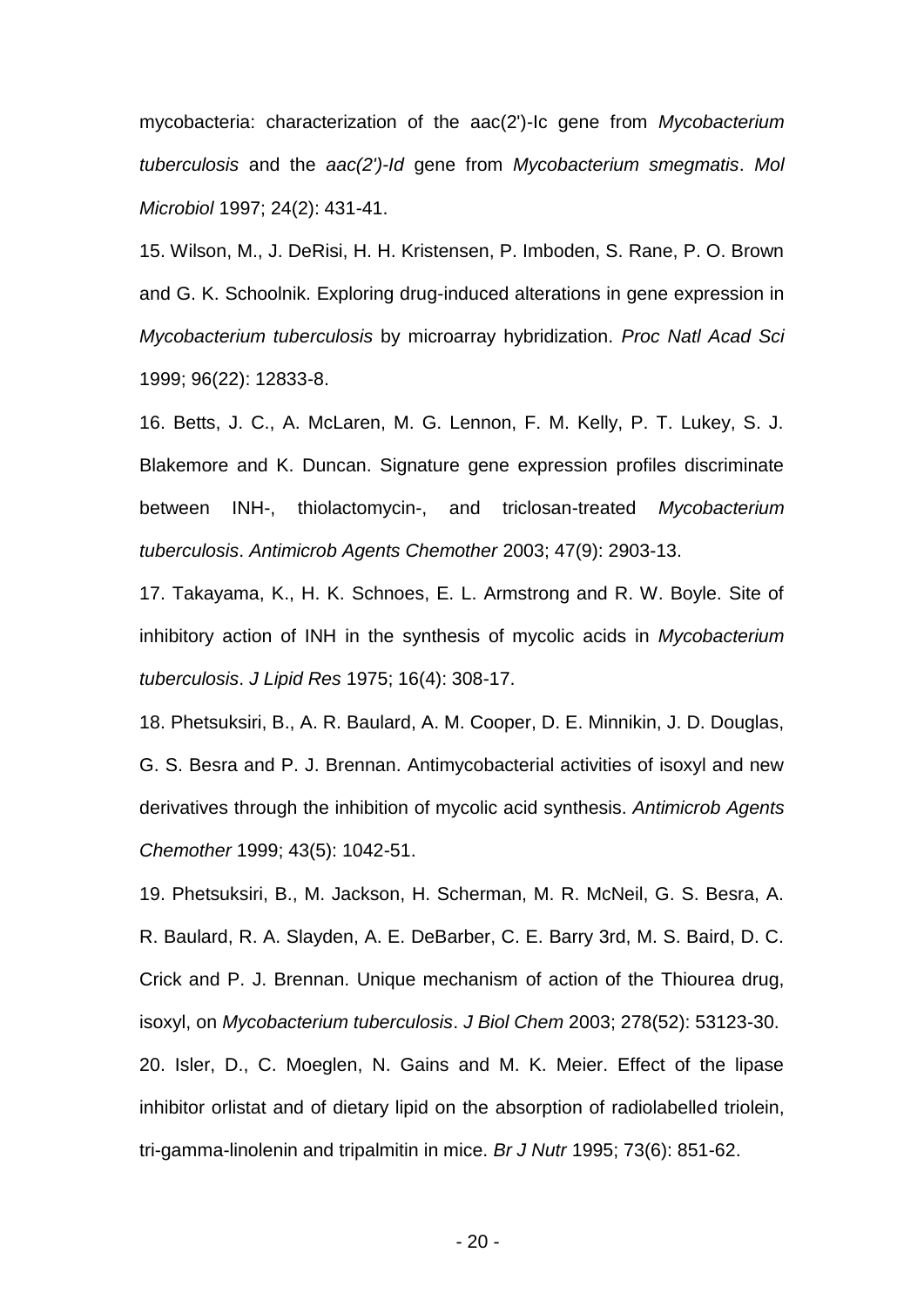21. Collins, L. and S. G. Franzblau. Microplate alamar blue assay versus BACTEC 460 system for high-throughput screening of compounds against *Mycobacterium tuberculosis* and *Mycobacterium avium*. *Antimicrob Agents Chemother* 1997; 41(5):1004-9.

22. Mangan, J. A., K. M. Sole, D. A. Mitchison and P. D. Butcher. An effective method of RNA extraction from bacteria refractory to disruption, including mycobacteria. *Nucleic Acids Res* 1997; 25(3): 675-6.

23. Stewart, G. R., L. Wernisch, R. Stabler, J. A. Mangan, J. Hinds, K. G. Laing, D. B. Young and P. D. Butcher. Dissection of the heat-shock response in *Mycobacterium tuberculosis* using mutants and microarrays. *Microbiology* 2002; 148(10): 3129-38.

24. Tusher, V. G., R. Tibshirani and G. Chu. Significance analysis of microarrays applied to the ionizing radiation response. *Proc Natl Acad Sci* 2001; 98(9): 5116-21.

25. Boldrick, J. C., A. A. Alizadeh, M. Diehn, S. Dudoit, C. L. Liu, C. E. Belcher, D. Botstein, L. M. Staudt, P. O. Brown and D. A. Relman. Stereotyped and specific gene expression programs in human innate immune responses to bacteria. *Proc Natl Acad Sci* 2002; 99(2):972-7.

26. Brooks, P. C., F. Movahedzadeh and E. O. Davis. Identification of some DNA damage-inducible genes of *Mycobacterium tuberculosis*: apparent lack of correlation with LexA binding. *J Bacteriol* 2001; 183(15): 4459-67.

27. Master, S. S., B. Springer, P. Sander, E. C. Boettger, V. Deretic and G. S. Timmins. Oxidative stress response genes in *Mycobacterium tuberculosis:* role of *ahpC* in resistance to peroxynitrite and stage-specific survival in macrophages. *Microbiology* 2002; 148(Pt 10): 3139-44.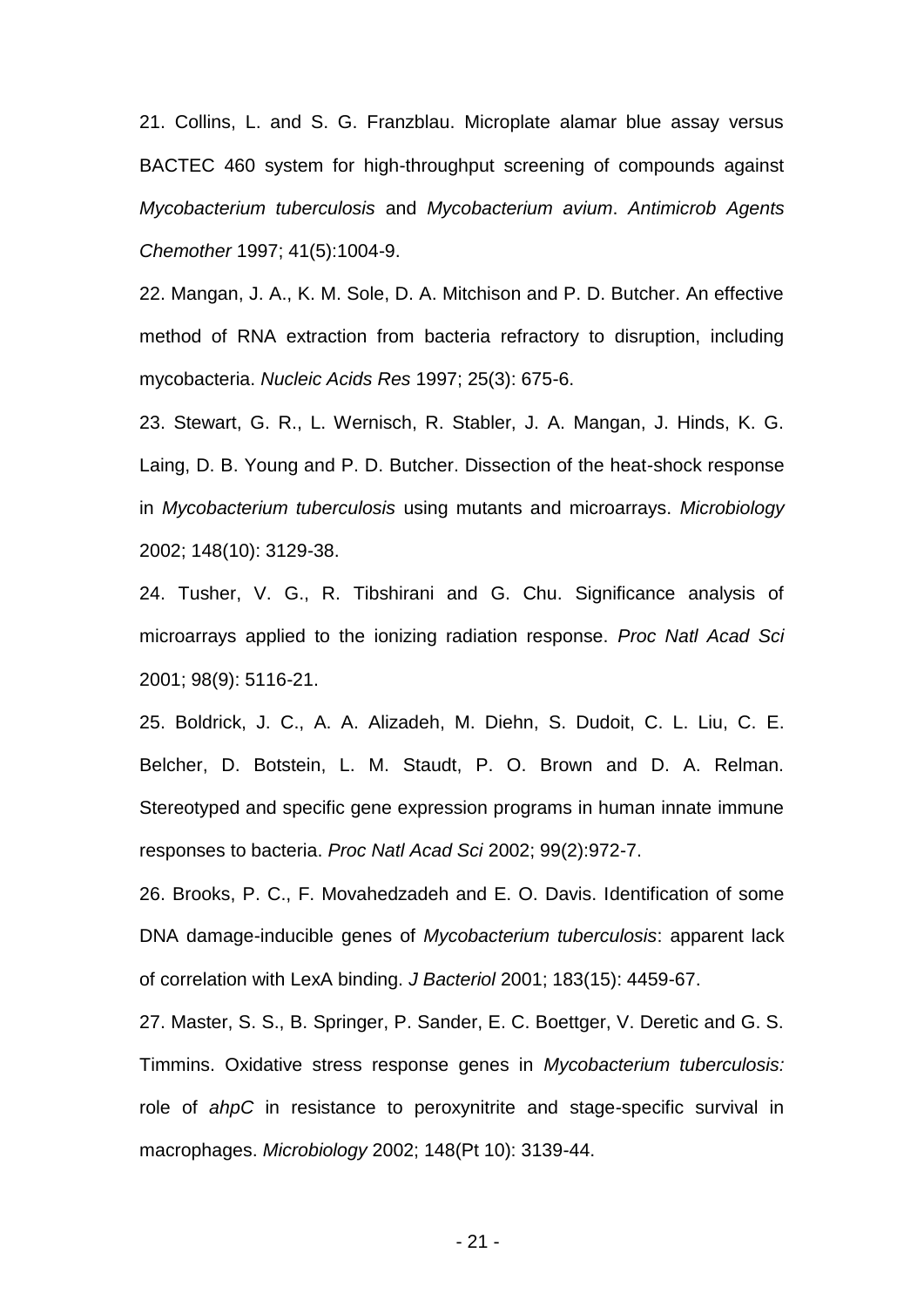28. McKinney, J. D., K. Honer zu Bentrup, E. J. Munoz-Elias, A. Miczak, B. Chen, W. T. Chan, D. Swenson, J. C. Sacchettini, W. R. Jacobs, Jr. and D. G. Russell. Persistence of *Mycobacterium tuberculosis* in macrophages and mice requires the glyoxylate shunt enzyme isocitrate lyase. *Nature* 2000; 406(6797): 735-8.

29. Manganelli, R., E. Dubnau, S. Tyagi, F. R. Kramer and I. Smith. Differential expression of 10 sigma factor genes in *Mycobacterium tuberculosis*. *Mol Microbiol* 1999; 31(2): 715-24.

30. Av-Gay, Y. and M. Everett. The eukaryotic-like Ser/Thr protein kinases of *Mycobacterium tuberculosis*. *Trends Microbiol* 2000; 8(5): 238-44.

31. Florczyk, M. A., L. A. McCue, A. Purkayastha, E. Currenti, M. J. Wolin and K. A. McDonough. A family of *acr*-coregulated *Mycobacterium tuberculosis* genes shares a common DNA motif and requires *Rv3133c* (*dosR* or *devR*) for expression. *Infect Immun* 2003; 71(9):5332-43.

32. Sherman, D. R., M. Voskuil, D. Schnappinger, R. Liao, M. I. Harrell and G. K. Schoolnik. Regulation of the *Mycobacterium tuberculosis* hypoxic response gene encoding alpha -crystallin. *Proc Natl Acad Sci* 2001; 98(13): 7534-9.

33. Fisher M. A., B. B. Plikaytis and T. M. Shinnick. Microarray analysis of the *Mycobacterium tuberculosis* transcriptional response to the acidic conditions found in phagosomes. *J Bacteriol* 2002; 184(14): 4025-32.

34. Manganelli, R., M. I. Voskuil, G. K. Schoolnik and I. Smith. The *Mycobacterium tuberculosis* ECF sigma factor sigmaE: role in global gene expression and survival in macrophages. *Mol Microbiol* 2001; 41(2): 423-37. 35. Voskuil, M. I., D. Schnappinger, K. C. Visconti, M. I. Harrell, G. M. Dolganov, D. R. Sherman and G. K. Schoolnik. Inhibition of respiration by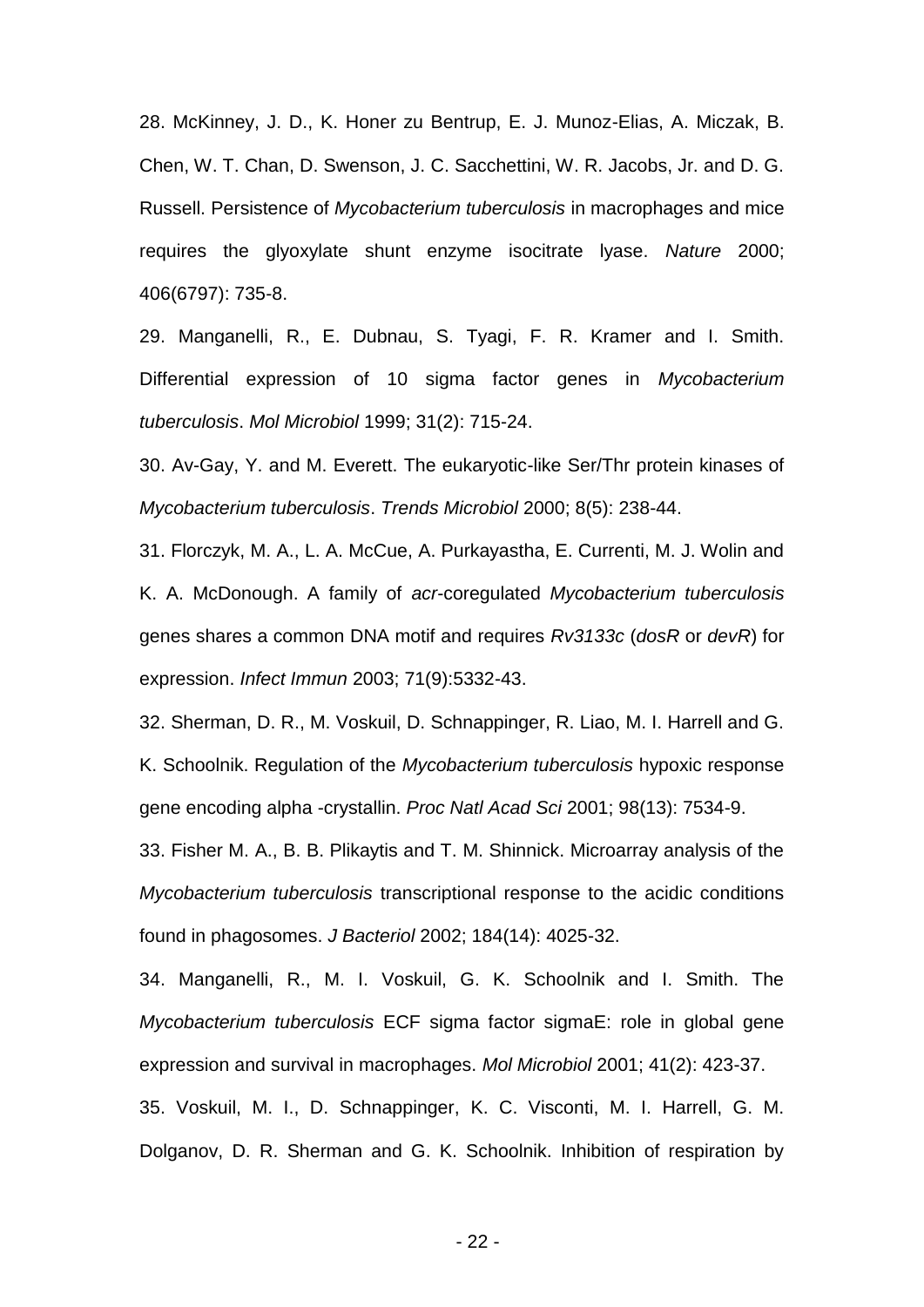nitric oxide induces a *Mycobacterium tuberculosis* dormancy program. *J Exp Med* 2003; 198:705-713.

36. Schnappinger, D., S. Ehrt, M. I. Voskuil, Y. Liu, J. A. Mangan, I. M. Monahan, G. Dolganov, B. Efron, P. D. Butcher, C. Nathan and G. K. Schoolnik. Transcriptional adaptation of *Mycobacterium tuberculosis* within macrophages: Insights into the phagosomal environment. *J Exp Med* 2003; 198:693-704.

37. Betts, J. C., P. T. Lukey, L. C. Robb, R. A. McAdam and K. Duncan. Evaluation of a nutrient starvation model of *Mycobacterium tuberculosis* persistence by gene and protein expression profiling. *Mol Microbiol* 2002; 43:717-31.

38. van Pittius, N. C. G., J. Gamieldien, W. Hide, G. D. Brown, R. J. Siezen and A. D. Beyers. The ESAT-6 gene cluster of *Mycobacterium tuberculosis* and other high G+C Gram-positive bacteria. *Genome Biol* 2001; 2(10):Research0044.

39. Kremer, L., L. G. Dover, H. R. Morbidoni, C. Vilchèze, W. N. Maughan, A. Baulard, S-C. Tu, N. Honoré, V. Deretic, J. C. Sacchettini, C. Locht, W. R. Jacobs and G. S. Besra. Inhibition of InhA activity, but not KasA activity, induces formation of a KasA-containing complex in mycobacteria. *J Biol Chem* 2003; 278(23): 20547-54.

40. Banerjee, A., M. Sugantino, J. C. Sacchettini and W. R. Jacobs. The *mabA* gene from the *inhA* operon of *Mycobacterium tuberculosis* encodes a 3 ketoacyl reductase that fails to confer INH resistance. *Microbiology* 1998; 144: 2697-2707.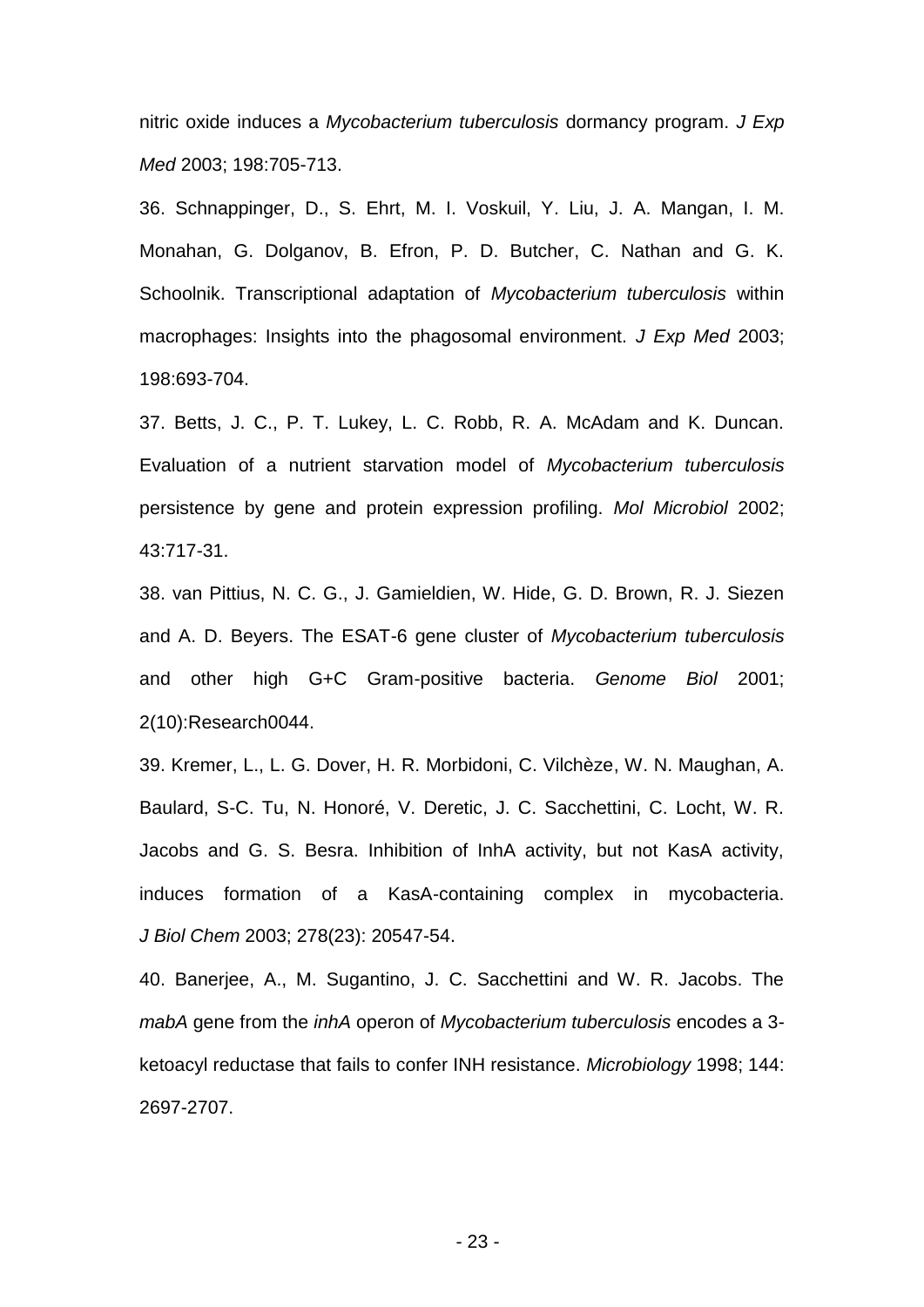41. Minnikin, D. E., L. Kremer, L. G. Dover and G. S. Besra. The methylbranched fortifications of *Mycobacterium tuberculosis*. Chem Biol 2002; 9(5): 545-53.

42. Sirakova, T. D., A. K. Thirumala, V. S. Dubey, H. Sprecher and P. E. Kolattukudy. The *Mycobacterium tuberculosis pks2* gene encodes the synthase for the hepta- and octamethyl-branched fatty acids required for sulfolipid synthesis. *J Biol Chem* 2001; 276(20): 16833-9.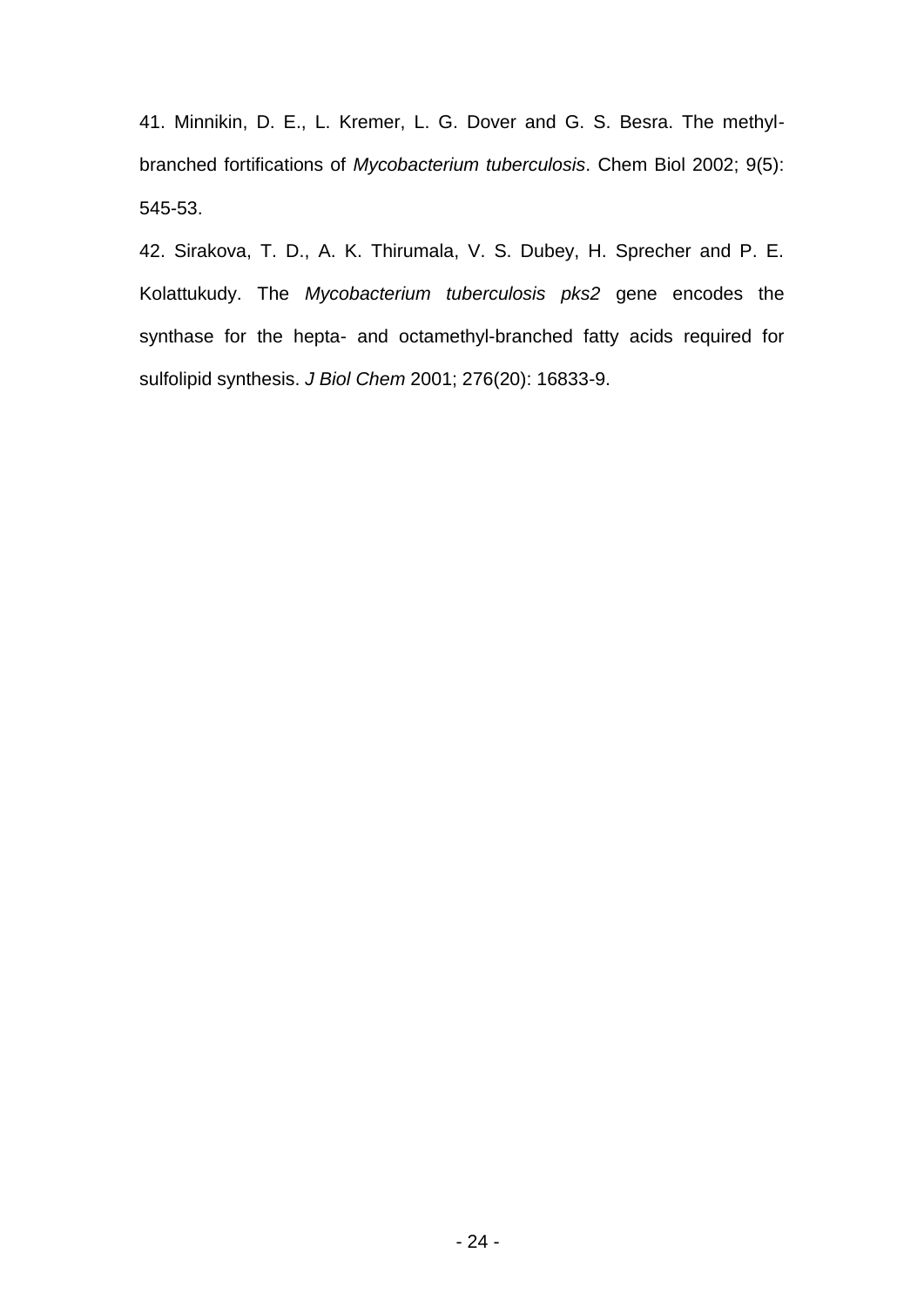**Figure 1** – The structures of the antimicrobial compounds used in this investigation. The source and the approximate MIC of the compounds against *M. tuberculosis* are also detailed. MICs were determined using the Microplate Alamar Blue Assay (MABA)  $21$  at The Southern Research Institute (Birmingham, Alabama, USA).

**Figure 2** – A similarity matrix comparing the genes up-regulated in response to the 6 anti-microbial compounds tested (isoniazid, INH; isoxyl, ISO; tetrahydrolipstatin, THL; SRI#221/967/9190). Numbers in the top half of the figure represent the number of common genes up-regulated in response to two compounds. The maximum number of genes identified as significantly upregulated (in more than 2 statistical tests) after treatment with each drug are displayed in the shaded cells. The bottom half of the matrix describes the number of genes common to two drug responses as a proportion of the possible maximum, calculated as 1-(common genes/maximum possible genes). The smaller this proportion is the greater the extent of the overlap between expression responses.

**Table 1** – The *M. tuberculosis* response to 6 anti-microbial compounds examined by functional category, as defined by Cole et al., 1998 <sup>11</sup>. Only genes identified as significantly over-expressed in two or more of the statistical tests described in response to isoniazid (INH), isoxyl (ISO), tetrahydrolipstatin (THL), SRI#221/967/9190 are detailed in these tables. These gene lists are described in Supplementary Table S1. The hypergeometric probabilities  $25$  of the enrichment of particular functional

- 25 -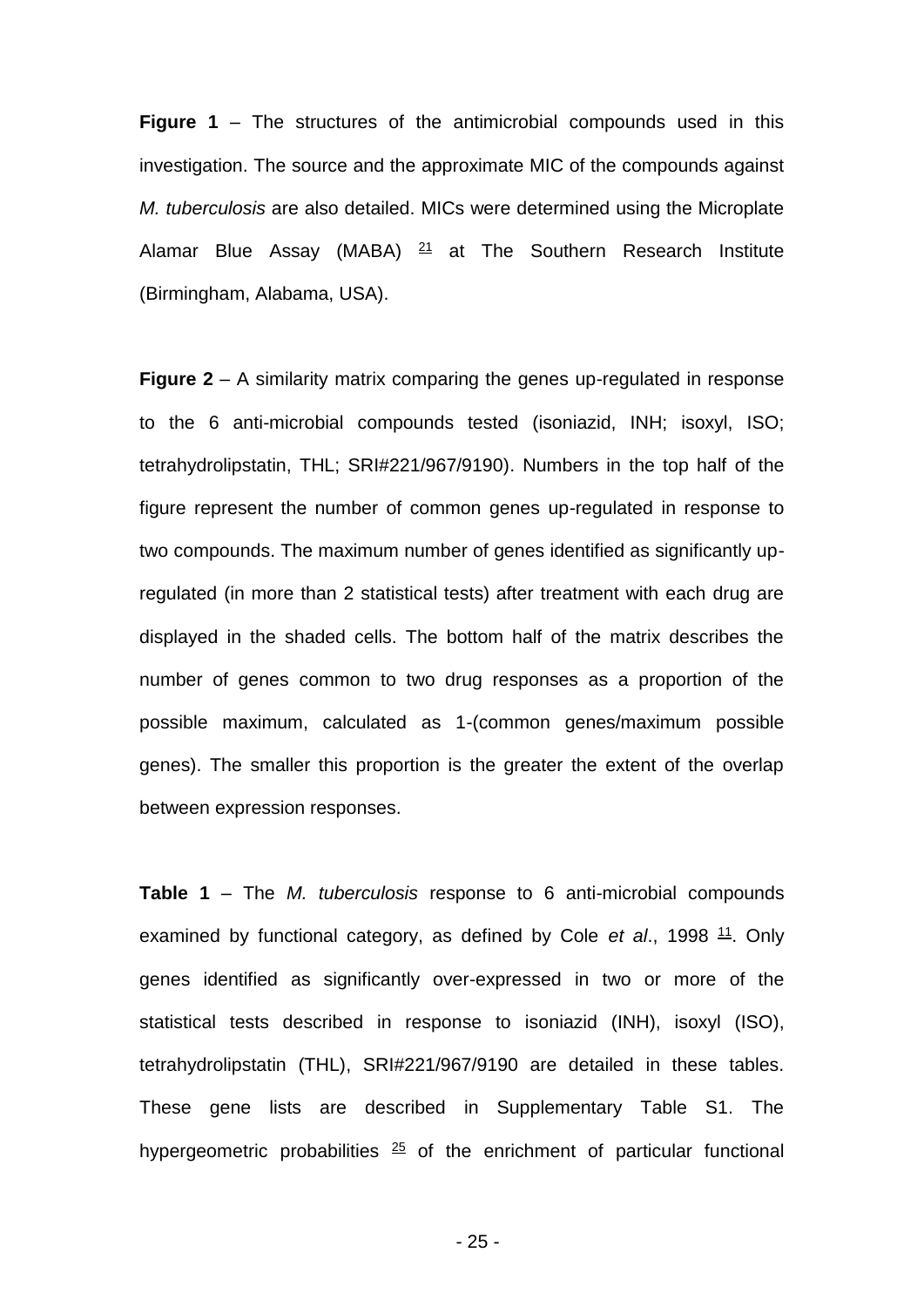categories of genes in response to each drug treatment are indicated if  $a$  p value  $< 0.05$ ,  $<sup>b</sup> < 0.01$ ,  $<sup>c</sup> < 0.001$ .</sup></sup>

**Table 2** – The common response of *M. tuberculosis* to 6 anti-microbial agents, detailing the genes identified to be up-regulated in response to 3 or more of the anti-microbial compounds tested (maximum 6). Numbers in the columns (INH isoniazid, ISO isoxyl, THL tetrahydrolipstatin, SRI# 221/967/9190) indicate the number of statistical tests in which each gene was found to be significantly induced (minimum of 2, maximum 4). The left column labelled N details the number of drugs in which each gene was significantly differentially expressed. Dots present in the columns A-J indicate that the gene has been previously identified to be up-regulated in response to various other stresses; A INH treatment  $\frac{15}{5}$ , B INH and TLM treatment  $\frac{16}{5}$ , C low oxygen  $\frac{32}{5}$ , D nutrient starvation  $\frac{37}{2}$ , E nitric oxide treatment  $\frac{35}{2}$ , F phagocytosis  $\frac{36}{2}$ , G carbon starvation (Hampshire *et al.*, this issue), H detergent stress  $\frac{34}{2}$ , I heat shock  $\frac{23}{2}$ , J acid shock  $\frac{33}{2}$ . This table is ordered by Rv number.

**Supplementary Data Table S1** – The differentially regulated genes in response to 6 anti-microbial compounds. These tables describe the genes identified as significantly differentially expressed in the *M. tuberculosis* responses to each of the six anti-microbial compounds tested. Each table consists of the gene name (and unique gene identifier), Rv number, a brief description of the proposed function of the gene and the fold expression ratios determined using each of the four statistical tests described. The number of times each gene has been identified as significantly differentially expressed is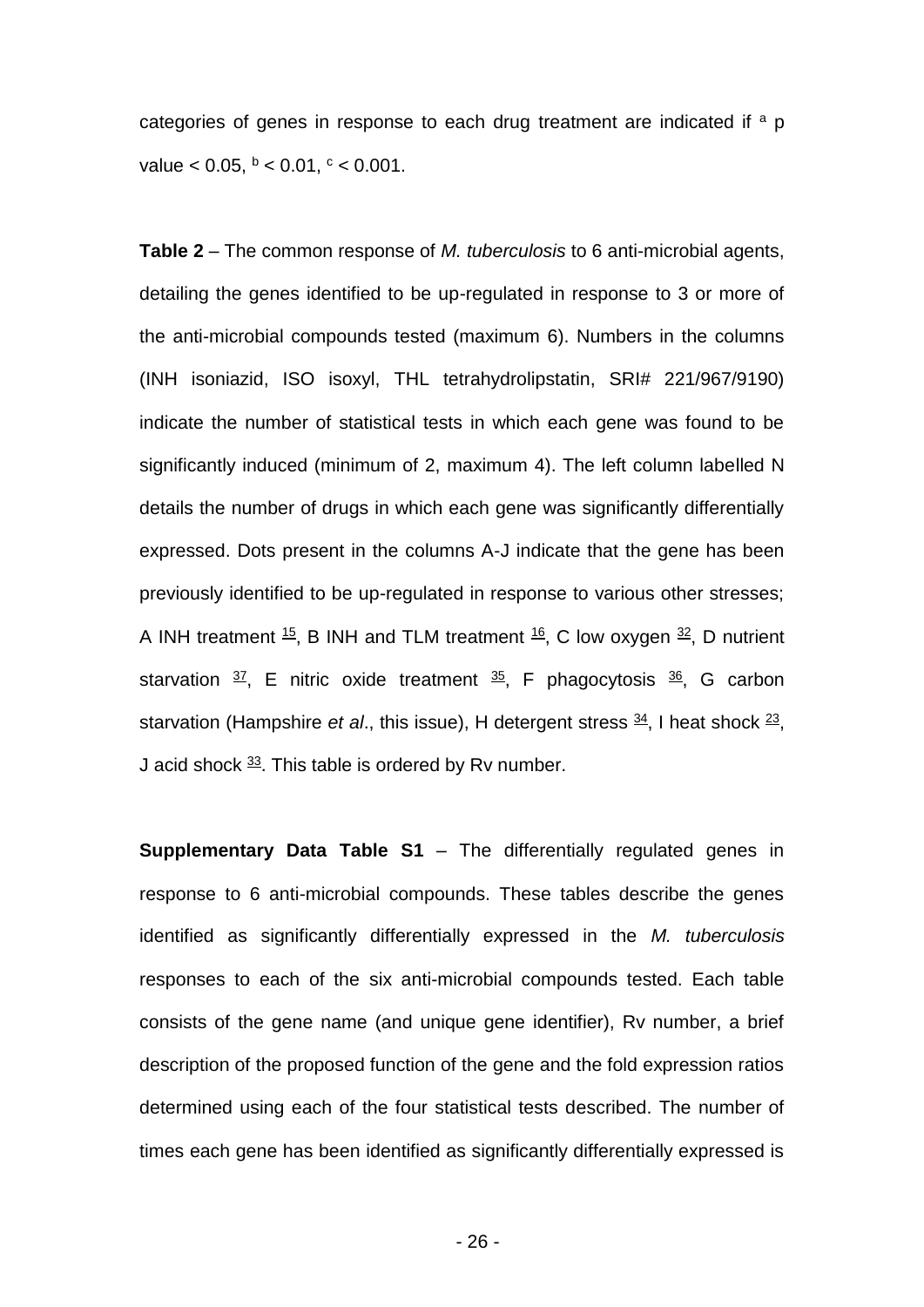detailed in the column labelled N. Cells in this column coloured purple indicate the presence of consecutive Rv numbers. Only genes identified by two or more statistical tests have been included in these tables. These tables are ordered by Rv number.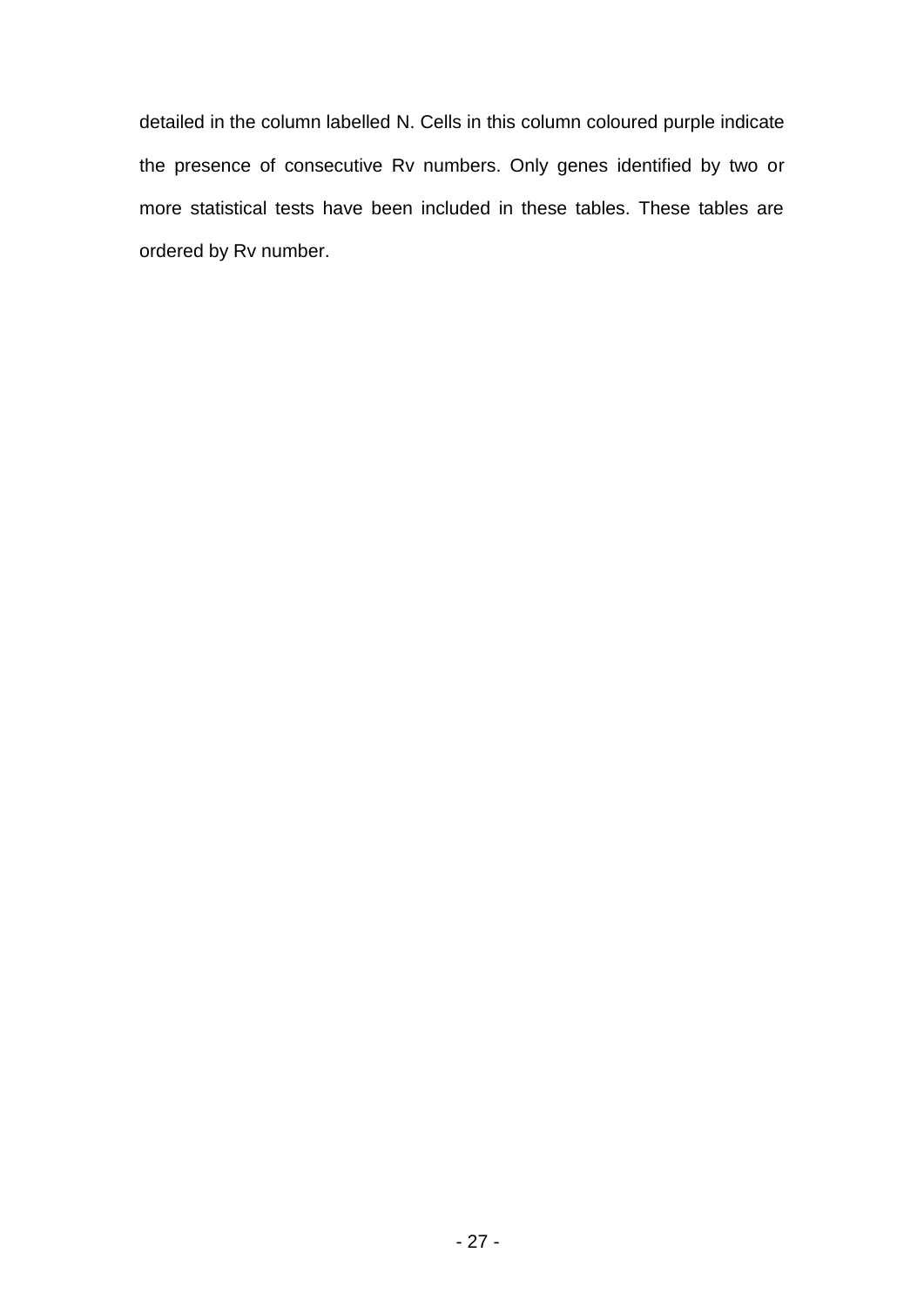# Figure 1

| <b>Structure of Drug Compound Tested</b>                                                                                                                                                                                                                                                                                                                      | Approximate<br><b>MIC</b> | Source                |
|---------------------------------------------------------------------------------------------------------------------------------------------------------------------------------------------------------------------------------------------------------------------------------------------------------------------------------------------------------------|---------------------------|-----------------------|
| Isoniazid<br>$\begin{bmatrix} 0 & N_{NH_2} \\ N_{NH_2} & N_{NH_2} \end{bmatrix}$                                                                                                                                                                                                                                                                              | $0.2 \mu g/mL$            | Sigma<br>$I-3377$     |
| Isoxyl<br>$\begin{picture}(180,10) \put(0,0){\line(1,0){10}} \put(15,0){\line(1,0){10}} \put(15,0){\line(1,0){10}} \put(15,0){\line(1,0){10}} \put(15,0){\line(1,0){10}} \put(15,0){\line(1,0){10}} \put(15,0){\line(1,0){10}} \put(15,0){\line(1,0){10}} \put(15,0){\line(1,0){10}} \put(15,0){\line(1,0){10}} \put(15,0){\line(1,0){10}} \put(15,0){\line($ | $2 \mu g/mL$              | NIMR, UK              |
| Tetrahydrolipstatin<br>$\begin{bmatrix} \n\pi & 0 \\ \n\pi & 0 \\ \n\pi & 0 \n\end{bmatrix}$                                                                                                                                                                                                                                                                  | 50 µg/mL                  | Hoffmann-<br>La Roche |
| <b>SRI#221</b><br>$\begin{array}{cc}\n\sum_{1,3} \\ N-N \\ \sum_{1,4} \\ \sum_{2,5} \\ \end{array}$                                                                                                                                                                                                                                                           | $0.4 \mu g/mL$            | SRI, USA              |
| <b>SRI#967</b>                                                                                                                                                                                                                                                                                                                                                | $6.25 \mu g/mL$           | SRI, USA              |
| SRI#9190<br>∖⊱мн<br>Br                                                                                                                                                                                                                                                                                                                                        | $6.25 \mu g/mL$           | SRI, USA              |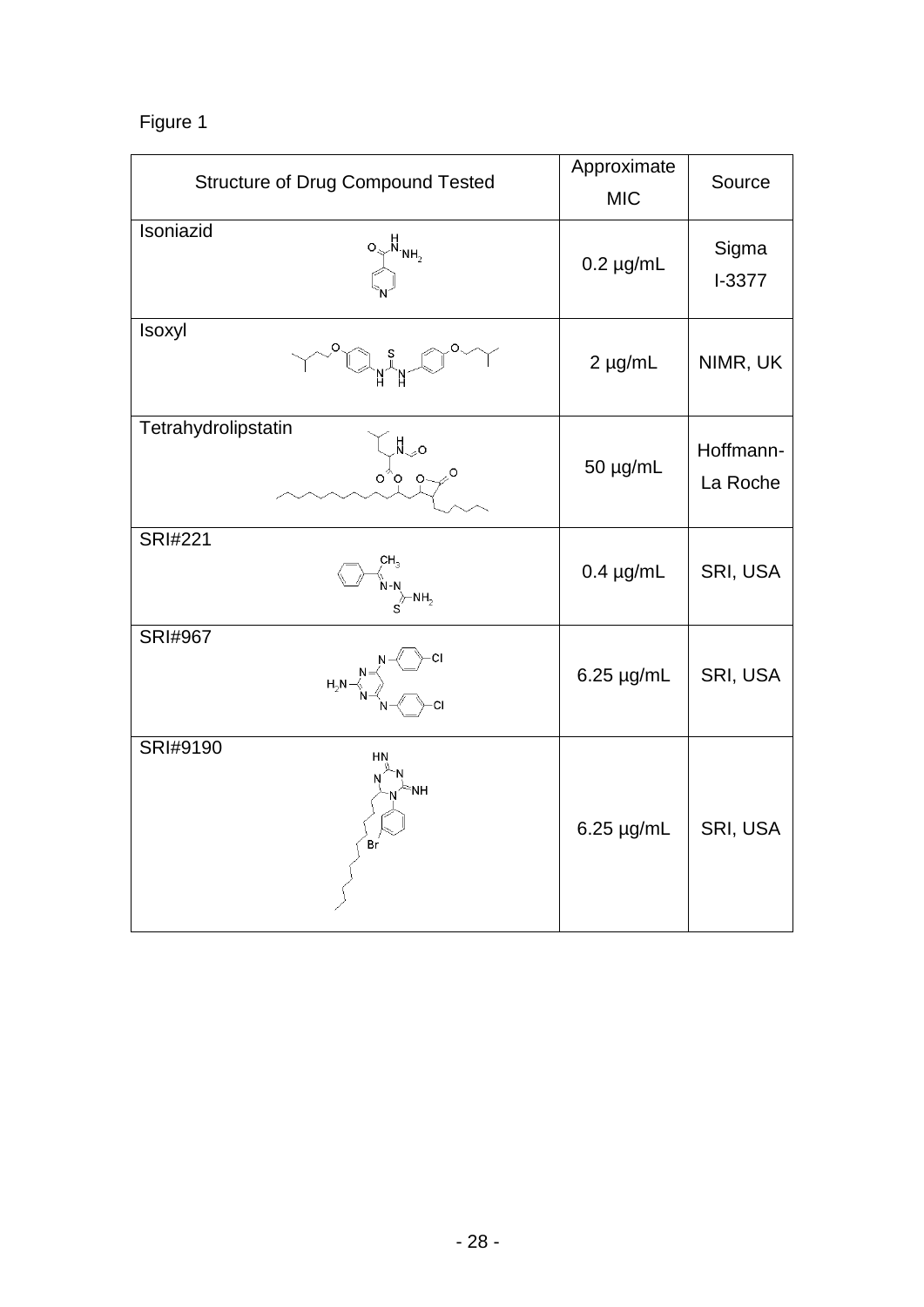# Table 1

| Functional Classification (as defined by Cole et al., 1998 <sup>11</sup> ) | Genes identified as up-regulated |                 |                 |                           |                 |                 |  |  |  |  |  |
|----------------------------------------------------------------------------|----------------------------------|-----------------|-----------------|---------------------------|-----------------|-----------------|--|--|--|--|--|
|                                                                            | <b>INH</b>                       | <b>ISO</b>      | <b>THL</b>      | 221                       | 967             | 9190            |  |  |  |  |  |
| I. Small-molecule Metabolism                                               |                                  |                 |                 |                           |                 |                 |  |  |  |  |  |
| A. Degradation (163)                                                       | 8                                | 8               | 8               | 5                         | 8               | $\overline{7}$  |  |  |  |  |  |
| B. Energy Metabolism (292)                                                 | 10                               | 32 <sup>c</sup> | 18              | 18 <sup>a</sup>           | 9               | 14 <sup>a</sup> |  |  |  |  |  |
| C. Central Intermediary Metabolism (45)                                    | 3                                | 3               | 1               | $\overline{4}$            |                 | $\mathbf{1}$    |  |  |  |  |  |
| D. Amino Acid Biosynthesis (95)                                            | 4                                | $\overline{7}$  | 1               | $\overline{2}$            | $\overline{2}$  | $\overline{2}$  |  |  |  |  |  |
| E. Polyamine Synthesis (1)                                                 |                                  |                 |                 |                           |                 |                 |  |  |  |  |  |
| F. Purines, Pyrimidines, Nucleosides and Nucleotides (60)                  | $\overline{2}$                   | $\overline{2}$  |                 | 5                         |                 |                 |  |  |  |  |  |
| G. Biosynthesis of Cofactors, Prosthetic Groups and Carriers (117)         | 5                                | 2               | 4               | $\overline{7}$            | $\overline{c}$  | 3               |  |  |  |  |  |
| H. Lipid Biosynthesis (65)                                                 | 7 <sup>b</sup>                   | 11 <sup>c</sup> | 4               | 5                         | 3               | 3               |  |  |  |  |  |
| I. Polyketide and Non-Ribosomal Peptide Synthesis (41)                     | $\overline{\mathbf{4}}$          | $\mathbf{3}$    | $\overline{2}$  | 3                         | 4 <sup>a</sup>  | $\overline{2}$  |  |  |  |  |  |
| J. Broad Regulatory Functions (187)                                        | 4                                | 5               | $\overline{7}$  | 9                         | 8               | 5               |  |  |  |  |  |
| II. Macromolecule Metabolism                                               |                                  |                 |                 |                           |                 |                 |  |  |  |  |  |
| A. Synthesis and Modification of Macromolecules (215)                      | 10                               | 17 <sup>a</sup> | 17 <sup>a</sup> | 12                        | 8               | 10              |  |  |  |  |  |
| B. Degradation of Macromolecules (87)                                      | 3                                | $\overline{7}$  | 5               | 5                         | $\mathbf{1}$    | $\overline{2}$  |  |  |  |  |  |
| C. Cell Envelope (360)                                                     | 16                               | 23              | 18              | 26 <sup>b</sup>           | 20 <sup>b</sup> | 9               |  |  |  |  |  |
| <b>III. Cell Processes</b>                                                 |                                  |                 |                 |                           |                 |                 |  |  |  |  |  |
| A. Transport/Binding Proteins (123)                                        | $\overline{7}$                   | $\overline{7}$  | 9               | 4                         | 1               | 3               |  |  |  |  |  |
| B. Chaperones/Heat Shock (16)                                              | 3 <sup>a</sup>                   | 6 <sup>c</sup>  | 3a              | 1                         |                 | 3 <sup>a</sup>  |  |  |  |  |  |
| C. Cell Division (19)                                                      |                                  | $\overline{2}$  | 3               | 1                         |                 |                 |  |  |  |  |  |
| D. Protein and Peptide Secretion (14)                                      |                                  | $\overline{2}$  | 1               | 1                         |                 | 1               |  |  |  |  |  |
| E. Adaptations and Atypical Conditions (12)                                |                                  |                 |                 |                           | 1               |                 |  |  |  |  |  |
| F. Detoxification (22)                                                     |                                  | 1               | 1               | $\ensuremath{\mathsf{3}}$ | $\mathbf{1}$    | 1               |  |  |  |  |  |
| IV. Other                                                                  |                                  |                 |                 |                           |                 |                 |  |  |  |  |  |
| A. Virulence (38)                                                          |                                  |                 | 1               | 1                         | 1               |                 |  |  |  |  |  |
| B. IS Elements, Repeated Sequences and Phage (135)                         | gа                               | 1               | 11 <sup>a</sup> | 1                         | 3               |                 |  |  |  |  |  |
| C. PE and PPE Families (167)                                               | 10                               | 6               | 9               | $\overline{2}$            |                 | 4               |  |  |  |  |  |
| D. Antibiotic Production and Resistance (14)                               |                                  |                 | 1               | 1                         |                 | 1               |  |  |  |  |  |
| E. Bacteriocin-like Proteins (3)                                           |                                  |                 |                 | 1                         |                 |                 |  |  |  |  |  |
| F. Cytochrome P450 Enzymes (22)                                            | 1                                | 1               | $\overline{2}$  | 3                         | 1               | 1               |  |  |  |  |  |
| G. Coenzyme F420-dependent Enzymes (3)                                     |                                  | 1               |                 |                           |                 |                 |  |  |  |  |  |
| H. Miscellaneous Transferases (61)                                         | 1                                | 3               | 4               | $\overline{2}$            | 3               | $\overline{c}$  |  |  |  |  |  |
| I. Miscellaneous Phosphatases, Lyases and Hydrolases (18)                  |                                  |                 |                 |                           |                 | 1               |  |  |  |  |  |
| J. Cyclases (6)                                                            |                                  |                 | 1               | 1                         |                 |                 |  |  |  |  |  |
| K. Chelatases (2)                                                          |                                  |                 |                 |                           |                 |                 |  |  |  |  |  |
| V. Conserved Hypotheticals (915)                                           | 36                               | 61              | 40              | 26                        | 29              | 30              |  |  |  |  |  |
| VI. Unknowns (606)                                                         | 12                               | 20              | 37              | 33                        | 11              | 19              |  |  |  |  |  |
| Total Genes (3924)                                                         |                                  |                 |                 |                           |                 |                 |  |  |  |  |  |
| Total up-regulated genes after drug treatment                              | 155                              | 231             | 208             | 182                       | 116             | 124             |  |  |  |  |  |
| Percentage of unknown function (39% of total genes unknown)                | 31                               | 35              | 37              | 32                        | 34              | 40              |  |  |  |  |  |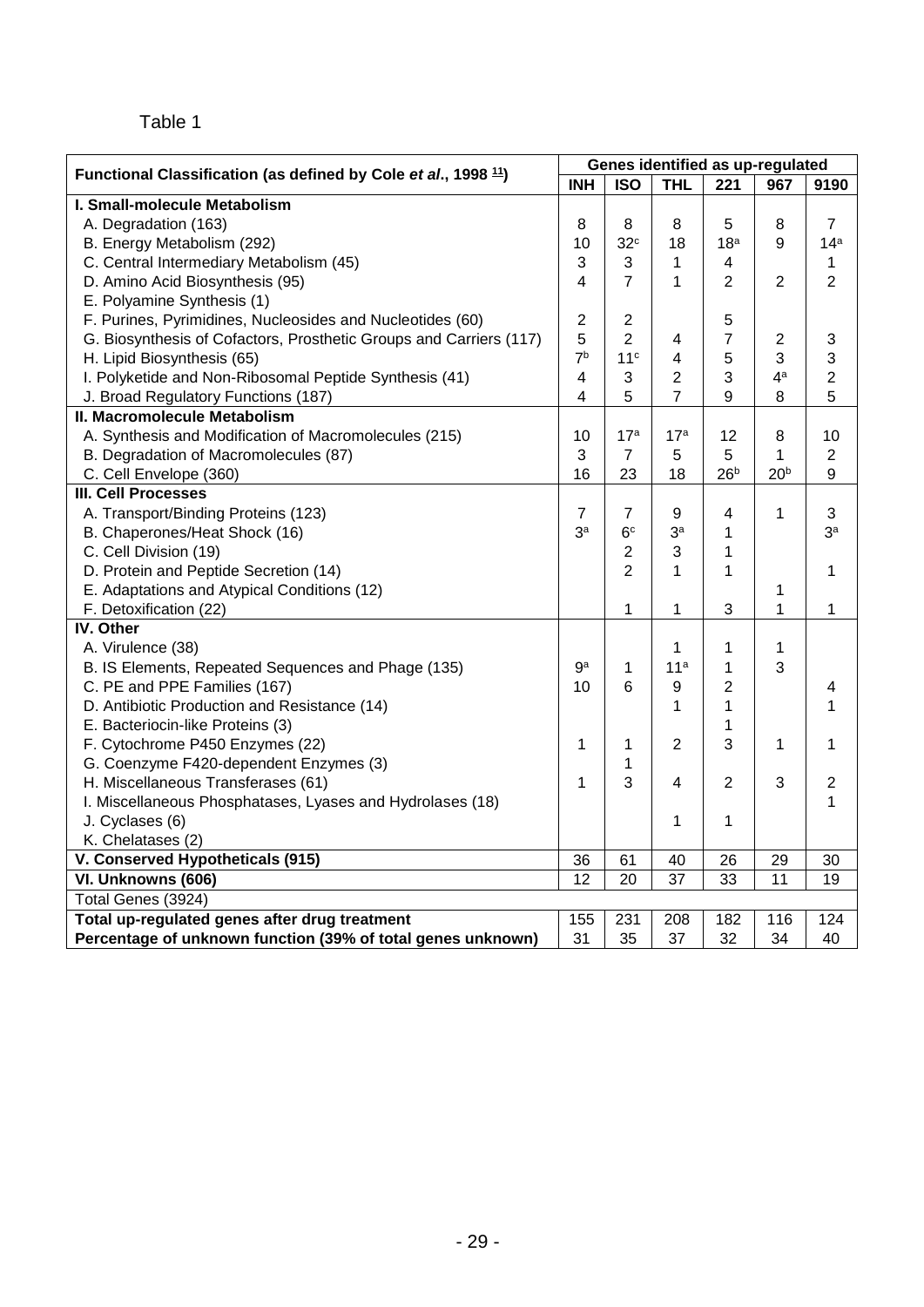# Figure 2

|            | <b>INH</b> | <b>ISO</b> | <b>THL</b> | #221  | #967  | #9190 |
|------------|------------|------------|------------|-------|-------|-------|
| <b>INH</b> | 155        | 67         | 27         | 19    | 24    | 30    |
| <b>ISO</b> | 0.568      | 231        | 44         | 36    | 39    | 44    |
| <b>THL</b> | 0.826      | 0.788      | 208        | 32    | 29    | 25    |
| #221       | 0.877      | 0.802      | 0.824      | 182   | 36    | 30    |
| #967       | 0.793      | 0.664      | 0.750      | 0.690 | 116   | 44    |
| #9190      | 0.758      | 0.645      | 0.798      | 0.758 | 0.621 | 124   |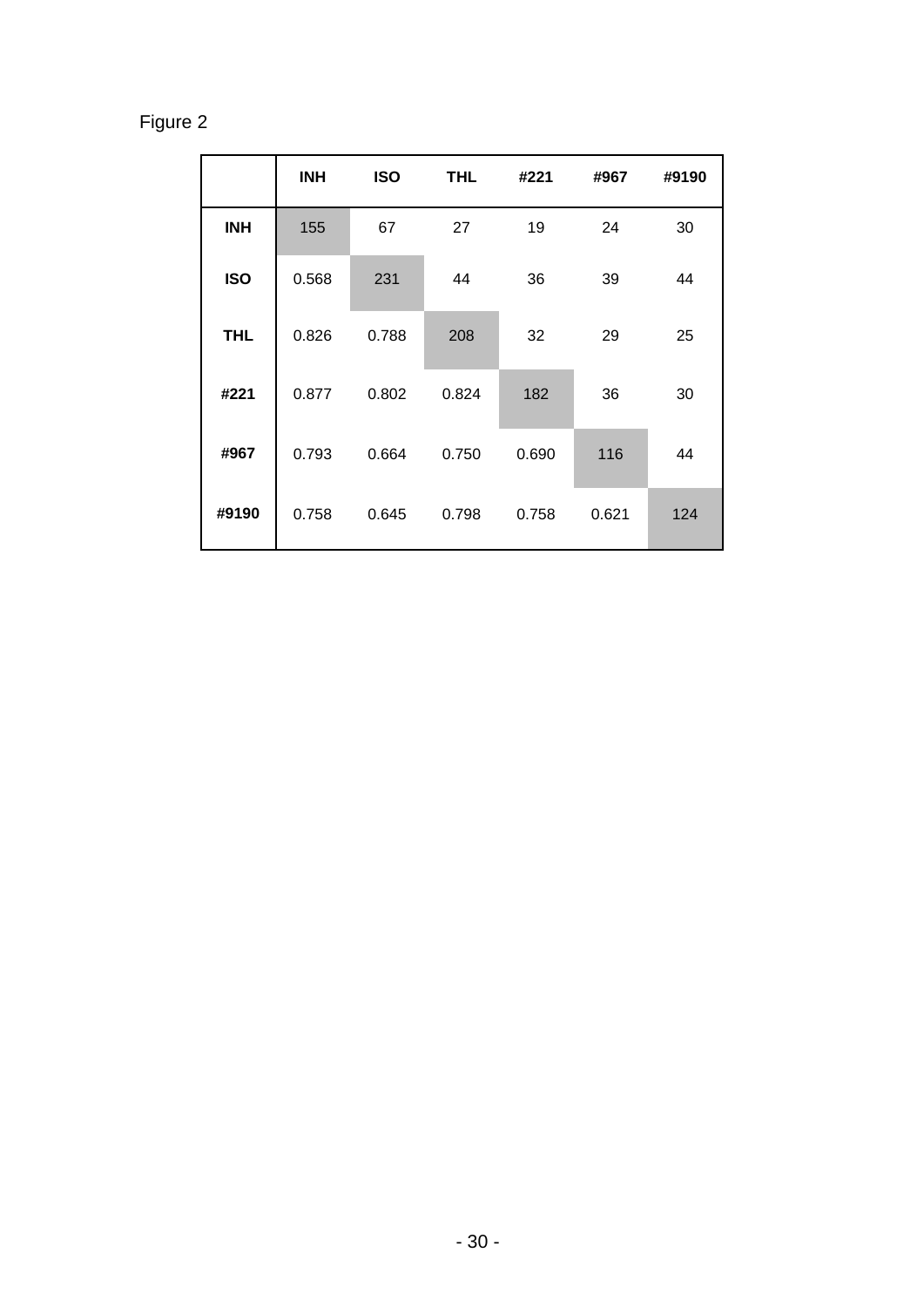# Table 2

| N | <b>Gene Name</b> | <b>Rv No</b> | <b>INH</b>     | <b>ISO</b>     | <b>THL</b>     | 221            | 967            | 9190                    | <b>Putative Function</b>                  | $\mathsf{A}$ | $\mathbf{B}$ | $\mathbf c$ | D         | E | F         | ${\bf G}$ | н |  |
|---|------------------|--------------|----------------|----------------|----------------|----------------|----------------|-------------------------|-------------------------------------------|--------------|--------------|-------------|-----------|---|-----------|-----------|---|--|
| 3 | pknB             | Rv0014c      |                |                |                | $\overline{2}$ | 3              | 3                       | Serine/threonine protein kinase B         |              |              |             |           |   |           |           |   |  |
| 4 | rpsF             | Rv0053       |                | $\overline{2}$ |                | $\overline{2}$ | 3              | 3                       | Ribosomal protein S6                      |              |              |             |           |   |           |           |   |  |
| 5 | icd <sub>2</sub> | Rv0066c      |                | $\overline{2}$ | $\overline{2}$ | 3              | 3              | 3                       | Isocitrate dehydrogenase                  |              |              |             |           |   |           |           |   |  |
| 3 | fbpC2            | Rv0129c      |                | 4              | $\overline{2}$ |                |                | 3                       | Antigen 85c, mycolyl transferase C        |              |              |             |           |   |           |           |   |  |
| 4 | pntAB            | Rv0156       | $\overline{2}$ | 3              | $\overline{2}$ | 3              |                |                         | Probable NAD(P) transhydrogenase          |              |              |             |           |   |           |           |   |  |
| 4 | bgIS             | Rv0186       | $\overline{2}$ | $\overline{2}$ |                |                | $\overline{2}$ | 3                       | Probable beta-glucosidase                 |              |              |             |           |   |           |           |   |  |
| 4 | Rv0247c          | Rv0247c      |                | $\overline{2}$ | 3              |                | 3              | $\overline{c}$          | Probable succinate dehydrogenase          |              |              |             |           |   |           |           |   |  |
| 3 | fadD2            | Rv0270       | 4              |                | $\overline{2}$ |                |                | $\overline{2}$          | Probable long-chain fatty acid CoA ligase |              |              |             |           |   |           |           |   |  |
| 3 | Rv0349           | Rv0349       | $\overline{2}$ |                | $\overline{2}$ | 3              |                |                         | Unknown                                   |              |              |             |           |   |           |           |   |  |
| 3 | pknG             | Rv0410c      |                | $\overline{2}$ | $\overline{2}$ | $\overline{2}$ |                |                         | Serine/threoine protein kinase G          |              |              |             |           |   |           |           |   |  |
| 3 | Rv0412c          | Rv0412c      | $\overline{2}$ | $\overline{2}$ |                | $\overline{2}$ |                |                         | Possible conserved membrane protein       |              |              |             |           |   |           | $\bullet$ |   |  |
| 3 | Rv0446c          | Rv0446c      |                | 3              |                | $\overline{2}$ | $\overline{2}$ |                         | Possible conserved membrane protein       |              |              |             |           |   | $\bullet$ |           |   |  |
| 3 | icl              | Rv0467       | 4              | $\overline{2}$ |                |                |                | $\overline{2}$          | Isocitrate Iyase                          |              |              |             |           |   | $\bullet$ |           |   |  |
| 3 | mmpS2            | Rv0506       |                |                |                | $\overline{2}$ | $\overline{2}$ | 3                       | Unknown, probable membrane protein        |              |              |             |           |   |           |           |   |  |
| 3 | end              | Rv0670       | 2              | $\overline{2}$ |                |                |                | $\overline{2}$          | Probable endonuclease IV                  |              |              |             | $\bullet$ |   |           |           |   |  |
|   | rpsS             | Rv0705       |                | $\overline{2}$ | $\overline{2}$ |                | 3              | $\overline{\mathbf{4}}$ | 30s ribosomal protein s19                 |              |              |             |           |   |           |           |   |  |
| 4 | rpmC             | Rv0709       |                | 3              | $\overline{2}$ |                | $\overline{2}$ | $\overline{\mathbf{4}}$ | 50s ribosomal protein L29                 |              |              |             |           |   |           |           |   |  |
| 3 | $rp$ IR          | Rv0720       | 4              | $\overline{2}$ |                |                |                | $\overline{2}$          | 50s ribosomal protein L18                 |              |              |             |           |   |           |           |   |  |
| 3 | Rv0851c          | Rv0851c      |                |                |                | $\overline{2}$ | $\overline{2}$ | $\overline{2}$          | Probable dehydrogenase/reductase          |              |              |             |           |   | $\bullet$ |           |   |  |
| 4 | fadE10           | Rv0873       | 4              | 4              | $\overline{2}$ |                | $\overline{2}$ |                         | Probable acyl-CoA dehydrogenase           |              |              |             |           |   |           |           |   |  |
| 3 | Rv0910           | Rv0910       |                | $\overline{2}$ | $\overline{2}$ | $\overline{2}$ |                |                         | Unknown                                   |              |              |             |           |   |           |           |   |  |
| 3 | sucC             | Rv0951       | 3              | 3              | 2              |                |                |                         | Probable succinyl-CoA synthetase          |              |              |             |           |   |           |           |   |  |
| 4 | esxl             | Rv1037c      | 4              | 3              |                |                | 3              | 3                       | Putative ESAT-6 like protein              |              |              |             |           |   |           |           |   |  |
| 5 | Rv1109c          | Rv1109c      | $\overline{2}$ | 3              |                | 3              | 3              | $\overline{2}$          | Unknown                                   |              |              |             |           |   |           | $\bullet$ |   |  |
| 3 | gltA1            | Rv1131       | 4              | $\overline{2}$ | $\overline{2}$ |                |                |                         | Probable citrate synthase                 |              |              |             |           |   | $\bullet$ |           |   |  |
| 4 | narH             | Rv1162       | $\mathcal{P}$  | $\overline{2}$ |                | $\overline{2}$ |                | $\overline{2}$          | Probable respiratory nitrate reductase    |              |              | $\bullet$   |           |   |           |           |   |  |
| 3 | papA3            | Rv1182       |                |                | 3              |                | 3              | 3                       | Polyketide associated protein             |              |              |             |           |   |           |           |   |  |
| 3 | Rv1184c          | Rv1184c      |                | $\overline{2}$ | 3              |                | 3              |                         | Unknown, possible exported protein        |              |              |             |           |   | $\bullet$ |           |   |  |
|   | esxK             | Rv1197       | 3              | $\overline{2}$ |                |                | 3              | 3                       | Putative ESAT-6 like protein              |              |              |             |           |   |           |           |   |  |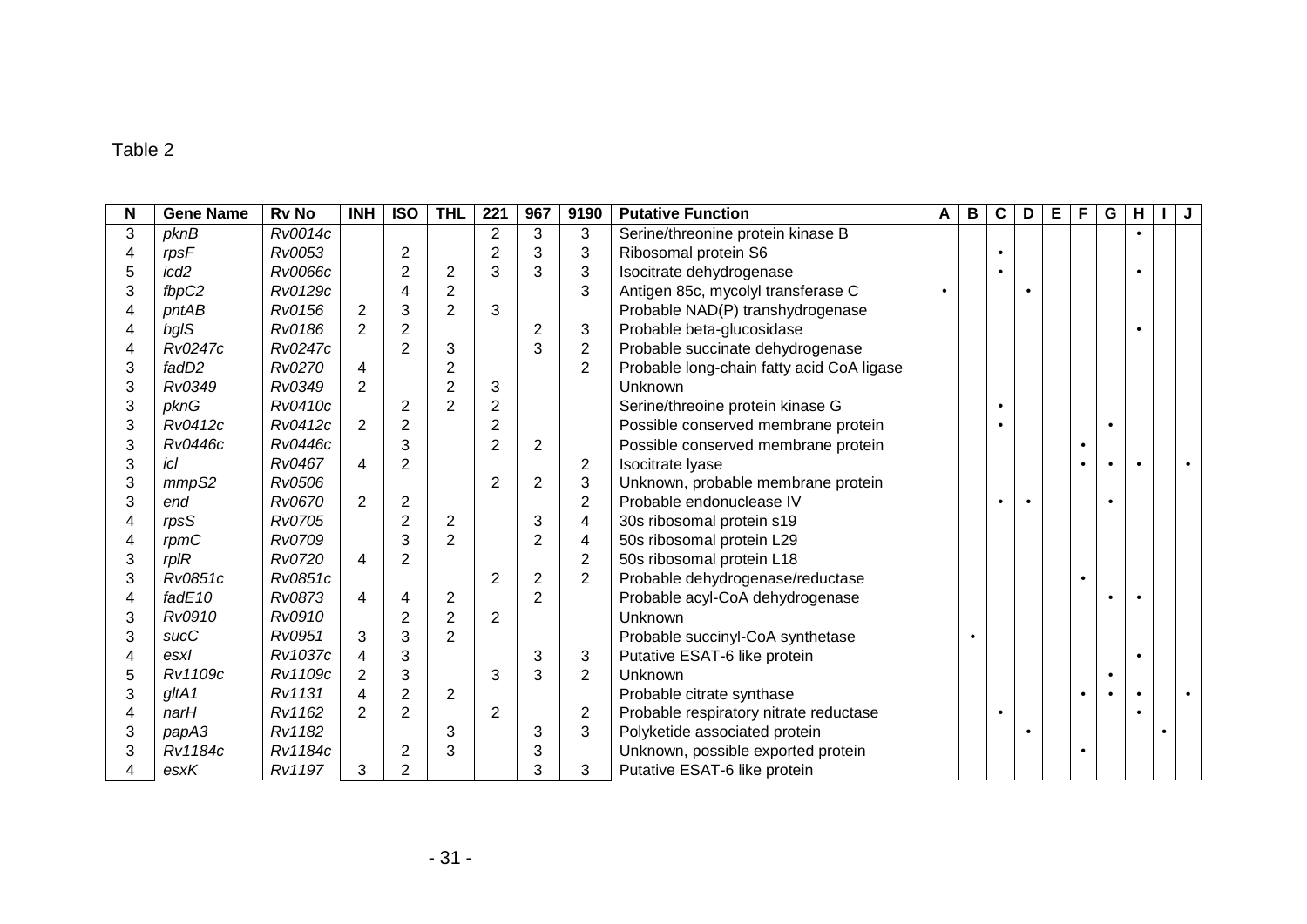| 4 | esxL              | Rv1198         | 4              | 4                        |                |                          | $\overline{2}$ | 4              | Putative ESAT-6 like protein                |           |           |           |           |           |  |  |  |
|---|-------------------|----------------|----------------|--------------------------|----------------|--------------------------|----------------|----------------|---------------------------------------------|-----------|-----------|-----------|-----------|-----------|--|--|--|
| 3 | atpG              | Rv1309         |                | $\overline{2}$           | $\overline{2}$ | $\overline{2}$           |                |                | ATP synthase gamma chain                    |           |           |           |           |           |  |  |  |
| 3 | PPE <sub>19</sub> | Rv1361c        | 4              | $\overline{4}$           |                |                          | 2              |                | PPE family protein                          |           |           |           |           |           |  |  |  |
| 4 | appC              | Rv1623c        | 2              | $\overline{2}$           |                | 3                        |                | 3              | Probable cytochrome D ubiquinol oxidase     |           |           |           |           |           |  |  |  |
| 4 | Rv1683            | Rv1683         | $\overline{2}$ |                          | 2              |                          | $\overline{c}$ | $\overline{2}$ | Possible long-chain acyl-CoA synthase       |           |           | $\bullet$ |           |           |  |  |  |
| 4 | Rv1733c           | Rv1733c        | 4              | 4                        |                |                          | 3              | 4              | Probable conserved transmembrane protein    |           |           |           |           |           |  |  |  |
| 3 | narK2             | <b>Rv1737c</b> | 4              | $\mathfrak{S}$           | $\overline{2}$ |                          |                |                | Possible nitrate/nitrite transporter        |           |           |           |           |           |  |  |  |
| 4 | Rv1738            | Rv1738         |                | $\overline{4}$           |                | $\overline{2}$           | $\overline{2}$ | 3              | Unknown                                     |           |           |           |           |           |  |  |  |
| 3 | Rv1747            | <b>Rv1747</b>  |                | $\overline{2}$           | $\overline{2}$ |                          | $\overline{2}$ |                | Probable membrane transport protein         |           |           |           |           |           |  |  |  |
| 4 | esxN              | Rv1793         | 3              | 3                        |                |                          | 3              | 3              | Putative ESAT-6-like protein                |           |           |           |           |           |  |  |  |
| 4 | Rv1813c           | Rv1813c        | 2              | $\overline{\mathcal{A}}$ | $\overline{2}$ |                          |                | $\overline{2}$ | Unknown                                     |           |           | $\bullet$ |           | $\bullet$ |  |  |  |
| 4 | <b>Rv1987</b>     | <b>Rv1987</b>  | 3              |                          | $\overline{4}$ | 3                        | 3              |                | Probable chitinase                          |           | $\bullet$ |           | $\bullet$ |           |  |  |  |
| 3 | ctpF              | <b>Rv1997</b>  |                | $\overline{2}$           | $\overline{2}$ |                          |                | $\overline{c}$ | Probable metal cation transporter           |           |           | $\bullet$ |           |           |  |  |  |
| 4 | Rv1998c           | Rv1998c        |                | $\overline{2}$           | $\overline{2}$ |                          | $\overline{2}$ | $\overline{2}$ | Unknown                                     |           |           |           |           |           |  |  |  |
| 3 | Rv2005c           | Rv2005c        | 4              | 4                        | $\overline{2}$ |                          |                |                | Unknown                                     |           |           |           |           |           |  |  |  |
| 3 | fdxA              | Rv2007c        | 2              | 4                        |                |                          |                | $\overline{2}$ | Probable ferredoxin                         |           |           |           |           |           |  |  |  |
| 6 | acg               | Rv2032         | 3              | 4                        | $\overline{2}$ | 3                        | 3              | 4              | Unknown, possible nitroreductase            |           |           |           |           |           |  |  |  |
| 4 | Rv2091c           | Rv2091c        |                | 3                        |                | $\overline{2}$           | 3              | 4              | Unknown, probable membrane protein          |           |           |           |           |           |  |  |  |
| 3 | Rv2147c           | Rv2147c        |                | 3                        | $\overline{2}$ |                          |                | 3              | Unknown protein                             |           |           |           |           |           |  |  |  |
| 3 | Rv2185c           | Rv2185c        |                | $\overline{2}$           |                | $\overline{2}$           |                | $\overline{c}$ | Unknown (TB16.3)                            |           |           |           |           |           |  |  |  |
| 5 | cbhK              | Rv2202c        | 3              | $\mathbf{3}$             | 2              |                          | $\overline{2}$ | 3              | Probable carbohydrate kinase                |           |           |           |           |           |  |  |  |
| 4 | fabD              | Rv2243         | 2              | 4                        | $\mathfrak{p}$ | 3                        |                |                | Malonyl CoA-acyl carrier transacylase       | $\bullet$ | $\bullet$ | $\bullet$ |           |           |  |  |  |
| 5 | acpM              | Rv2244         | $\overline{4}$ | 4                        |                | 4                        | 3              | 3              | Meromycolate extension acyl carrier protein | $\bullet$ | $\bullet$ |           |           |           |  |  |  |
| 4 | kasA              | Rv2245         | 2              | $\overline{2}$           |                | $\overline{2}$           | $\overline{2}$ |                | Beta-ketoacyl-ACP synthase                  |           |           |           |           |           |  |  |  |
| 3 | htpG              | Rv2299c        |                | $\overline{4}$           | 3              | 3                        |                |                | Probable heat shock protein                 |           |           |           |           |           |  |  |  |
| 4 | $\mathsf{esxO}$   | Rv2346c        | 3              | 3                        |                |                          | $\overline{2}$ | 4              | Putative ESAT-6 like protein                |           |           |           |           |           |  |  |  |
| 3 | Rv2405            | Rv2405         | 2              | $\overline{2}$           |                | 3                        |                |                | Unknown                                     |           |           |           | $\bullet$ |           |  |  |  |
| 3 | $a$ hp $C$        | Rv2428         |                |                          | 3              | $\overline{\mathcal{A}}$ | 3              |                | Alkyl hydroperoxide reductase C             | $\bullet$ |           |           |           |           |  |  |  |
| 4 | pepD              | Rv2467         | 3              | 4                        | $\overline{2}$ |                          | 3              |                | Probable aminopeptidase (pepN)              |           |           |           |           |           |  |  |  |
| 5 | Rv2626c           | Rv2626c        | 3              |                          | $\overline{2}$ | $\overline{2}$           | $\overline{2}$ | $\overline{2}$ | Unknown                                     |           |           |           |           |           |  |  |  |
| 3 | Rv2627c           | Rv2627c        |                | 4                        |                | $\overline{2}$           | $\overline{2}$ |                | Unknown                                     |           |           |           |           |           |  |  |  |
| 3 | Rv2629            | Rv2629         |                |                          | $\overline{2}$ | $\overline{2}$           |                | $\overline{2}$ | <b>Unknown</b>                              |           |           |           |           |           |  |  |  |
| 3 | sigA              | Rv2703         |                |                          |                | 3                        | 2              | 3              | RNA polymerase sigma factor A               |           |           |           |           |           |  |  |  |
|   |                   |                |                |                          |                |                          |                |                |                                             |           |           |           |           |           |  |  |  |